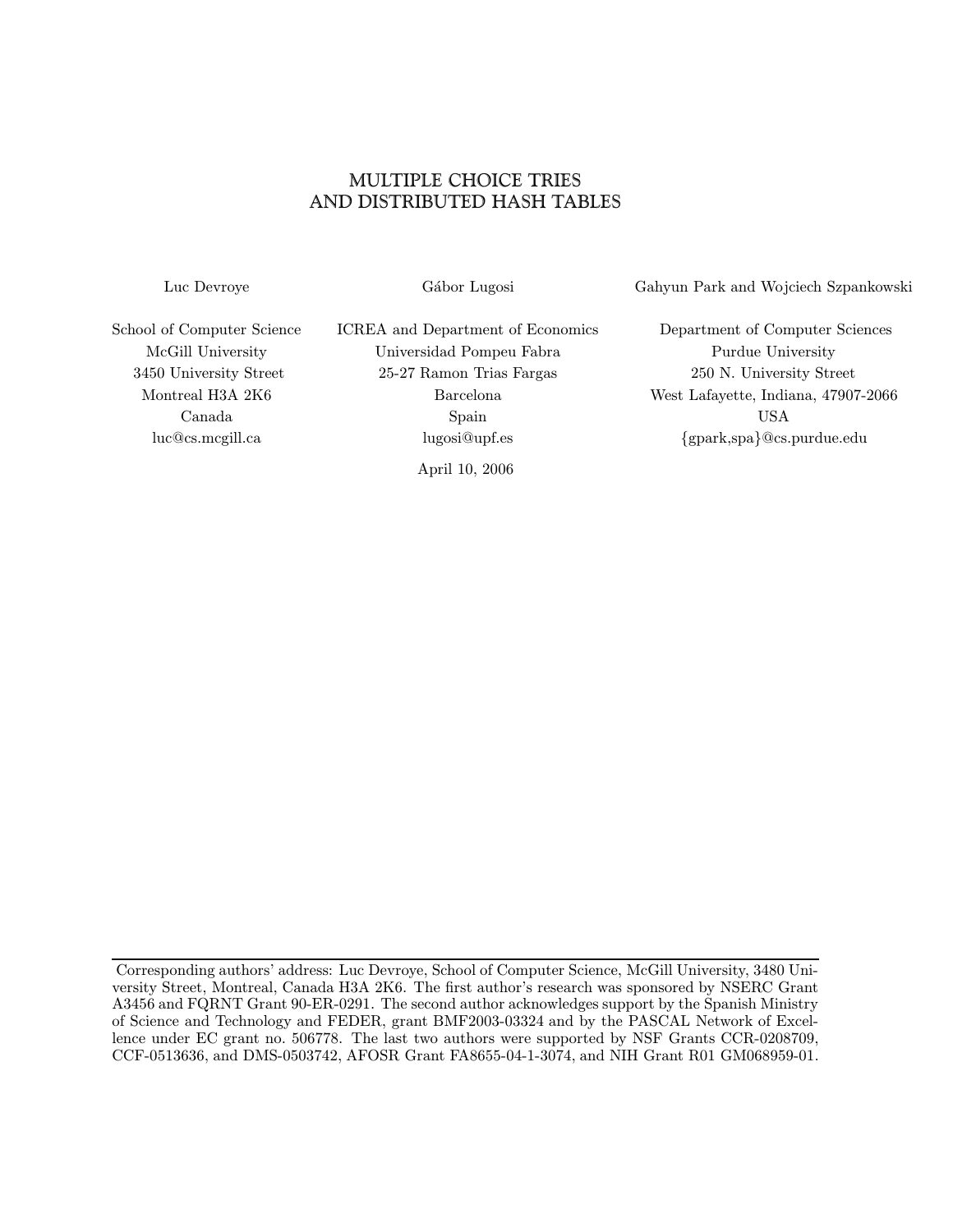ABSTRACT. In this paper we consider tries built from  $n$  strings such that each string can be chosen from a pool of k strings, each of them generated by a discrete i.i.d. source. Three cases are considered:  $k = 2$ , k is large but fixed, and  $k \sim c \log n$ . The goal in each case is to obtain tries as balanced as possible. Various parameters such as height and fill-up level are analyzed. It is shown that for twochoice tries a 50% reduction in height is achieved when compared to ordinary tries. In a greedy on-line construction when the string that minimizes the depth of insertion for every pair is inserted, the height is only reduced by 25%. In order to further reduce the height by another 25%, we design a more refined on-line algorithm. The total computation time of the algorithm is  $O(n \log n)$ . Furthermore, when we choose the best among  $k \geq 2$  strings, then for large but fixed k the height is asymptotically equal to the typical depth in a trie. Finally, we show that further improvement can be achieved if the number of choices for each string is proportional to  $log n$ . In this case highly balanced trees can be constructed by a simple greedy algorithm for which the difference between the height and the fill-up level is bounded by a constant with high probability. This, in turn, has implications for distributed hash tables, leading to a randomized ID management algorithm in peer-to-peer networks such that, with high probability, the ratio between the maximum and the minimum load of a processor is  $O(1)$ .

Keywords and phrases. Random tries, random data structures, probabilistic analysis of algorithms, algorithms on sequences, distributed hash tables.

CR Categories: 3.74, 5.25, 5.5.

1991 Mathematics Subject Classifications: 60D05, 68U05.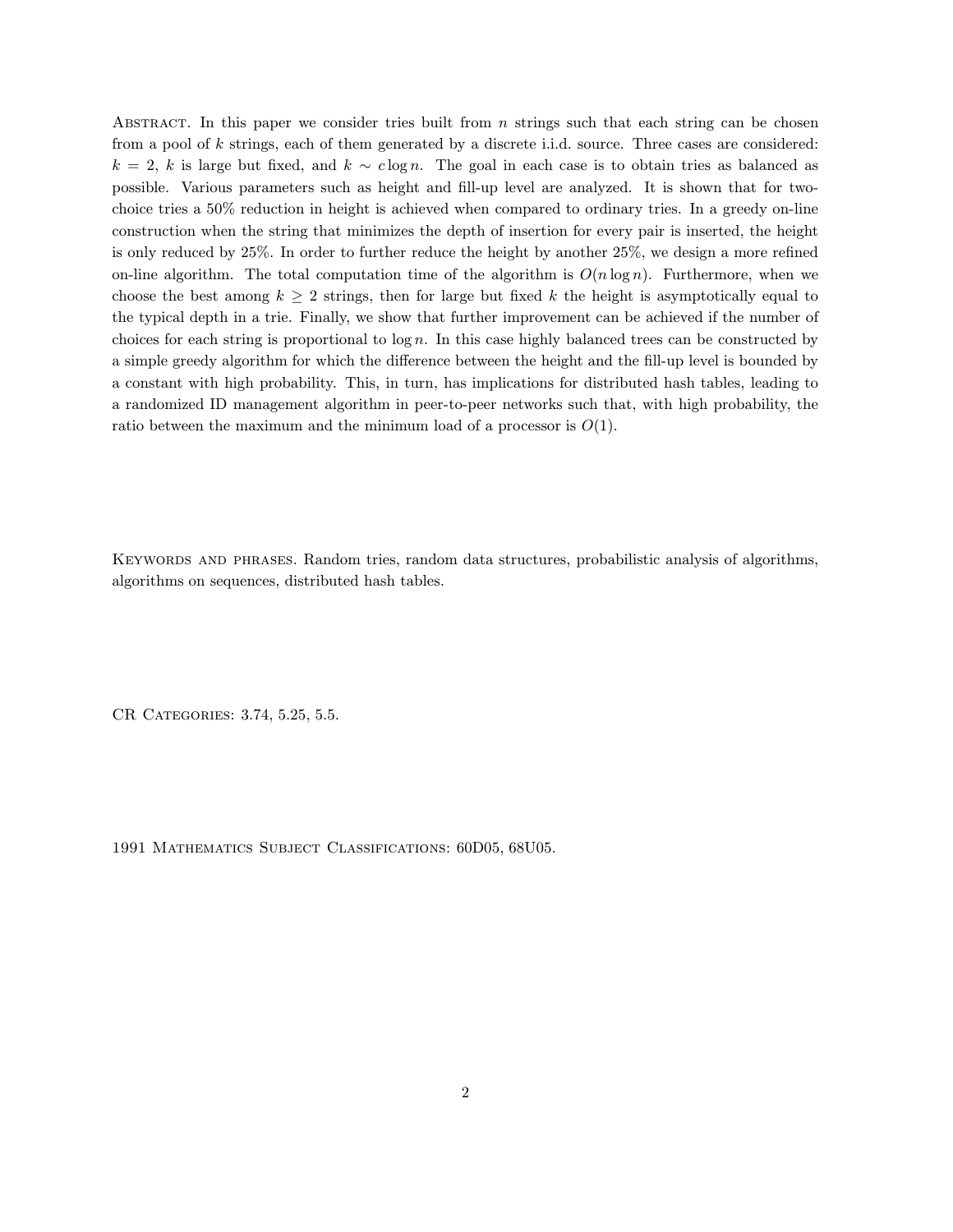## 1. Introduction

A trie is a digital tree built over n strings (see Knuth (1997), Mahmoud (1992) and Szpankowski (2001) for an in-depth discussion of digital trees.) A string is stored in an external node of a trie and the path length to such a node is the shortest prefix of the string that is not a prefix of any other strings.

Tries are popular and efficient data structures that were initially developed and analyzed by Fredkin (1960) and Knuth (1973) as an efficient method for searching and sorting digital data. Recent years have seen a resurgence of interest in tries that find applications in dynamic hashing, conflict resolution algorithms, leader election algorithms, IP address lookup, Lempel-Ziv compression schemes, and others. Distributed hash tables arose recently in peer-to-peer networks in which keys are partitions across a set of processors. Tries occur naturally in the area of ID management in distributed hashing, though they were never explicitly named. One of the major problems in peer-to-peer networks is load balancing. We address this problem by redesigning old-fashioned tries into highly balanced trees that in turn produce an  $O(1)$  balance (i.e., the ratio between the maximum and the minimum load) in the partition of processors in such networks. We accomplish this by adopting the "power-of-two" technique that already found many successful applications in hashing.

We consider random tries over  $\mathcal{N}$ , the set of positive integers, where each datum consists of an infinite string of i.i.d. symbols drawn from a fixed distribution on  $\mathcal N$ . The probability of the *i*-th symbol is denoted by  $p_i$ . The tries considered here are constructed from n independent strings  $X_1, \ldots, X_n$ . Each string determines a unique path from the root down in an infinite  $\infty$ -ary tree: the symbols have the indices of the child nodes at different levels, that is, the path for  $X_i$  starts at the root, takes the  $X_{i1}$ -st child, then the  $X_{i2}$ -st child of that node, and so forth. Let  $N_u$  be the number of strings traversing node  $u$  in this infinite tree. A string is associated with the node  $u$  on its path that is nearest to the root and has  $N_u = 1$ . The standard random trie for *n* strings consists of these *n* marked nodes, one per string, and their paths to the root. The marked nodes are thus the leaves of the tree.

The properties of the standard random trie are well-known (see Szpankowski, 2001): for example, if  $D_n$  is the depth of a random leaf (i.e., its path distance to the root), then

$$
\frac{D_n}{\log n} \to \frac{1}{H} \quad \text{in probability}
$$

as  $n \to \infty$ , where

$$
H = \sum_{i} p_i \log \left(\frac{1}{p_i}\right)
$$

is the <u>entropy</u> of the distribution. This results remains true even if  $H = \infty$ . The mean and variance of  $D_n$ were first obtained by Jacquet and Régnier (1986), Pittel (1985) and Szpankowski (1988). Jacquet and Régnier (1986), Pittel (1986) and Jacquet and Szpankowski (1991) proved that  $D_n$  properly normalized converges to the normal distribution.

If  $H_n$  denotes the height of the trie, i.e., the maximal distance between root and leaves, then

$$
\frac{H_n}{\log n} \to \frac{2}{Q} \quad \text{in probability}
$$

as  $n \to \infty$ , where

$$
Q = \log\left(\frac{1}{\sum_i p_i^2}\right)
$$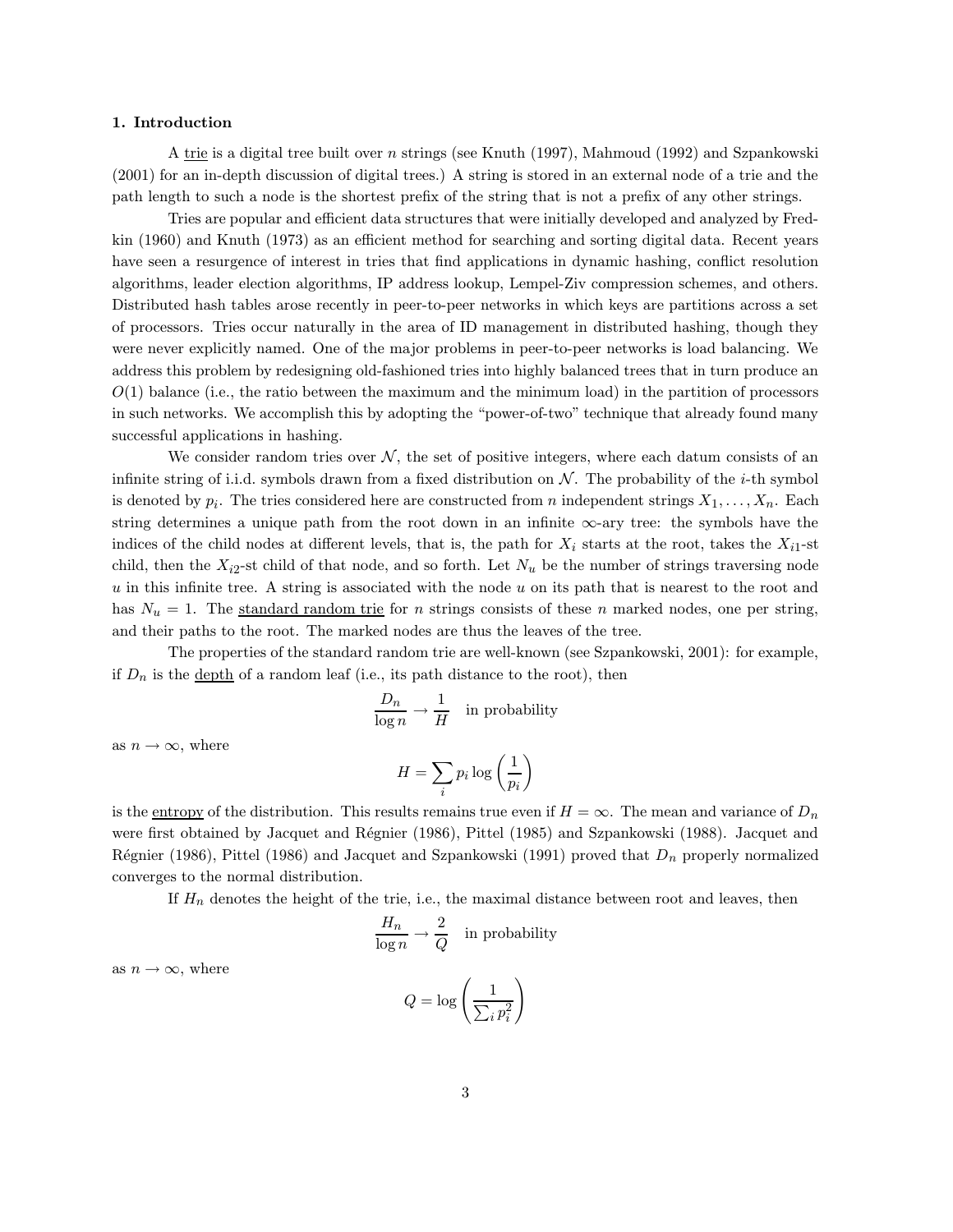(Pittel, 1985). From Jensen's inequality and  $(\max_i p_i)^2 \le \sum_i p_i^2 \le \max_i p_i$ , we have

$$
\frac{1}{H} \leq \frac{1}{Q} \leq \frac{1}{\log\left(\frac{1}{\max_{i \geq 1} p_i\right)} \leq \frac{2}{Q},
$$

so that the height is always at least twice as big as the typical depth of a node.

In some applications, it is important to reduce the height as much as possible. Attempts in this direction include patricia trees (Morrison, 1968) and digital search trees (Coffman and Eve, 1970, Konheim and Newman, 1973). In particlear trees, all internal nodes with one child are eliminated. In digital search trees, each internal node is associated with a string, namely the first string that visits that node (the order of  $X_1, \ldots, X_n$  thus matters). In both cases, we have

$$
\frac{H_n}{\log n} \to \frac{1}{\log \left(\frac{1}{\max_{i \ge 1} p_i\right)}} \quad \text{in probability}
$$

(Pittel, 1985). In other words, the height of the latter variants of tries improves over that of the random trie, but by not more than 50%. Also, both patricia trees and digital search trees introduce slight inconveniences: "in order traversal" of digital search trees does not visit the nodes in sorted order, and internal edges of PATRICIA trees have cumbersome labels.

In the so called b-tries, one allows to store in an external node up to b strings (i.e., there are at most  $b$  strings sharing the same prefix). For such a  $b$ -trie,

$$
\frac{H_n}{\log n} \to \frac{b+1}{\log \left(\frac{1}{\sum_i p_i^{b+1}}\right)} \text{ in probability}
$$

(Pittel (1985), see also Szpankowski, 2001).

The height is not the only balance parameter. In a trie with finite fanout  $\beta$  (i.e.,  $X_i$  takes values on  $\{1,\ldots,b\}$ , the fill-up level  $F_n$ , the distance from the root to the last level that has a full set of  $\beta^{F_n}$ nodes, is also important. Pittel (1986) found the typical value of the  $F_n$  in a trie built over n strings generated by mixing sources. For memoryless sources,

$$
\frac{F_n}{\log n} \to \frac{1}{\log(1/p_{\min})} = \frac{1}{h_{-\infty}} \text{ in probability}
$$

where  $p_{\min} = \min_i \{p_i\}$  is the smallest probability of generating a symbol and  $h_{-\infty} = \log(1/p_{\min})$  is the Rényi entropy of infinite order (Szpankowski (2001)). This was further extended by Pittel (1986), Devroye (1992), and Knessl and Szpankowski (2005) who proved that the fill-up level  $F_n$  is concentrated on two points  $k_n$  and  $k_n + 1$ , where for asymmetric sources  $k_n$  is an integer

$$
\frac{1}{\log(1/p_{\min})} (\log n - \log \log \log n) + O(1)
$$

while for symmetric sources (i.e., sources with  $p_1 = p_2 = 1/2$ )  $k_n$  is

$$
\log_2 n - \log_2 \log_2 n + O(1).
$$

Observe that in the symmetric case we have  $\log \log n$  instead of  $\log \log \log n$ .

To understand why balanced tries are relevant to load balancing in peer-to-peer networks, consider the following scenario discussed in Malkhi et al. (2002) and Adler et al. (2003). In peer-to-peer networks, each of n processor is given a key which is mapped into the interval  $[0, 1]$ . Thus, processors can be considered as infinite binary strings. These strings are organized as in a binary trie. When the keys are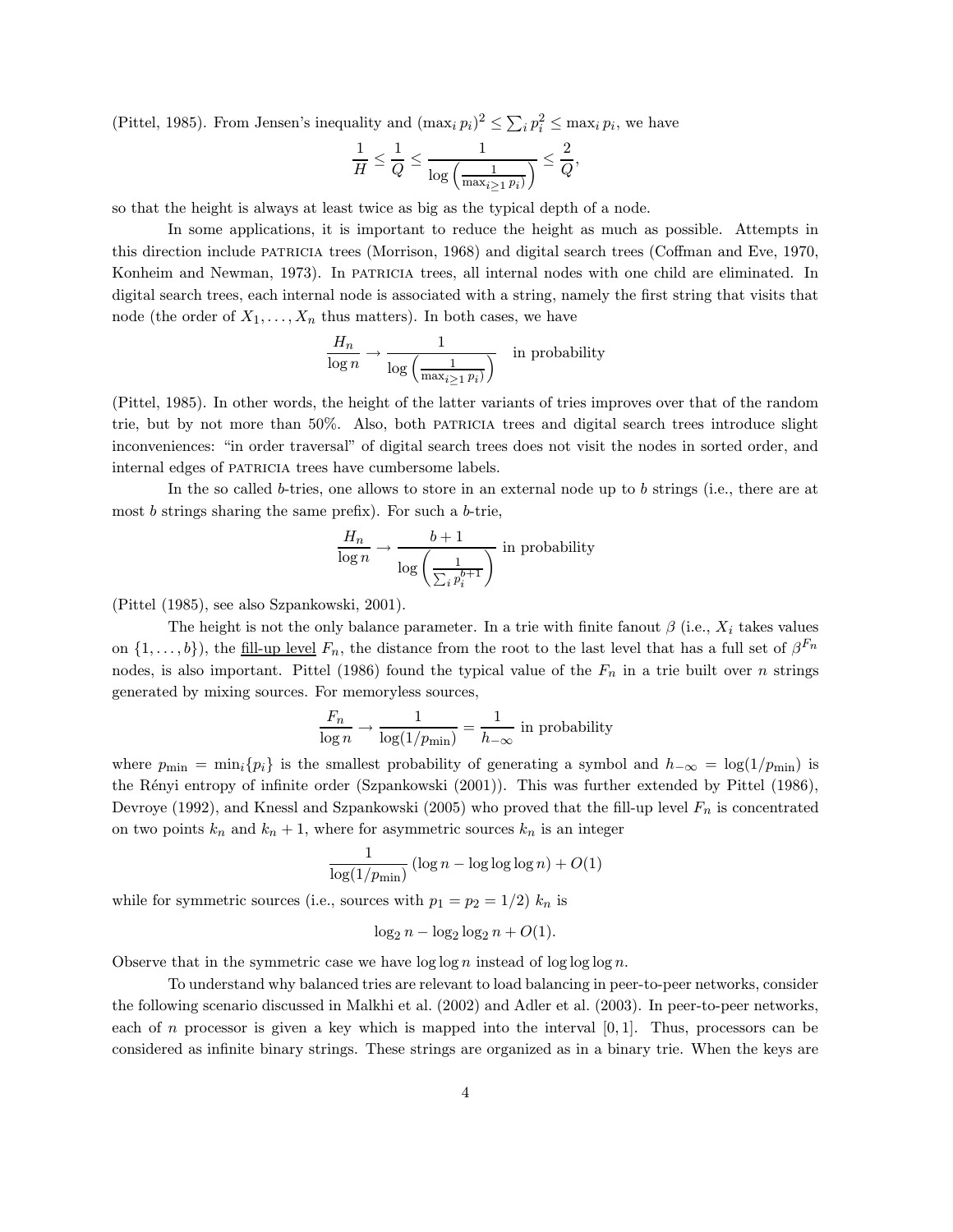uniform on [0, 1], then the bits are i.i.d. with  $p_1 = p_2 = 1/2$ , as in standard binary trie. The trie is used to locate peers with close keys, and the table of keys is also called a distributed hash table.

There are a number of performance measures for distributed hash tables. Among them the search time (the number of queries required to locate a requested item) and load balancing (how load is balanced between the processors) are the most important. Since every processor is assigned to a subinterval in [0, 1] (namely the one controlled or "owned" by its key, which could, but does not have to be at its center), load balancing can be measured by the ratio  $B_n$  of the largest to the smallest assigned subinterval. The goal is to design hash tables with bounded balance ratio.

We address load balancing and search time issues in the context of the associated tries. In order to construct a well balanced trie needed for an efficient distributed hash table, we design a new trie in which every processor has  $O(\log n)$  keys to be tried before inserting into the trie the key that has the smallest depth of insertion. We will argue that in a problem of ID management in peer-to-peer networks the relevant quantity is the ratio

$$
B_n = 2^{H_n - F_n},
$$

where  $H_n$  and  $F_n$  are the height and the fill-up level in the associated trie, respectively. In view of this a well balanced network requires to design a well-balanced trie with  $H_n - F_n = O(1)$ . As the first step we propose the so called <u>two-choice trie</u> in which we deal with pairs of strings. A simple argument shows that if, in an on-line fashion, for every pair of strings one inserts in the trie the one that has smaller depth of insertion, then for symmetric sources

$$
\frac{H_n}{\log n} \to \frac{3}{2Q}
$$
 in probability,

resulting in a 25% reduction in height compared to standard tries. However, even with such a reduction in height, one has  $H_n - F_n = \Theta(\log n)$  in probability.

To reduce the height further, we design a refined version of the power-of-two tries in which one selects n strings resulting in a height that is close to the smallest possible. Call this height  $H_n^*$ . We design an on-line algorithm with total computational time  $O(n \log n)$  such that

$$
\frac{H_n^*}{\log n} \to \frac{1}{Q}
$$
 in probability.

Interestingly, one can further reduce the height by considering tries with  $k$  choices for large  $k$ . We prove that if k is sufficiently large (but fixed) then the ratio  $H_n^* / \log n$  approaches  $1/H$  with arbitrary precision, a bound that cannot be improved.

Finally, we consider tries with  $k$  choices for symmetric sources when  $k$  is allowed to grow with n. In particular, we show that if the number of choices per datum is proportional to  $\log n$ , then with high probability a nearly perfectly balanced trie exists with  $H_n - F_n \leq 2$ . Furthermore, we show that by a natural greedy on-line algorithm one also achieves nearly perfect balancing with  $H_n - F_n \leq 7$  with probability  $1 - o(1)$ . This has applications for load balancing in peer-to-peer networks. In particular, the result implies that if in a peer-to-peer network in which ID's of the  $n$  hosts are organized on a circle and upon arrival, each host is allowed to try  $c \log n$  randomly chosen ID's and choose the one that maximizes its distance from its neighbors then the maximal load balance ratio remains bounded with high probability.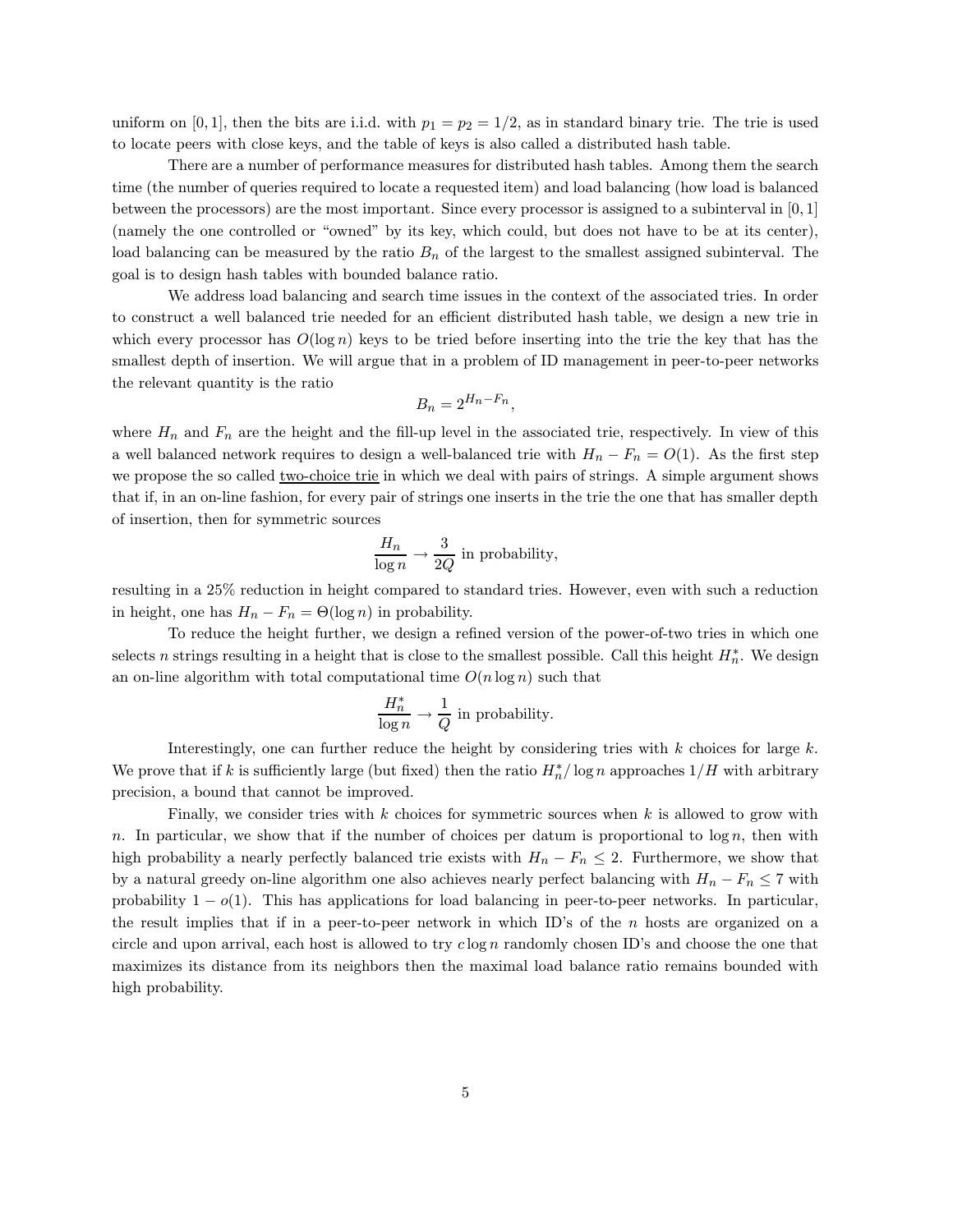## 2. Two-choice tries.

In this section we consider the situation when each datum has two independent strings  $X_i$  and  $Y_i$  drawn from our string distribution, and that we are free for pick one of the two for inclusion in the trie. Define  $Z_i(0) = X_i, Z_i(1) = Y_i$ , let  $\{i_1, ..., i_n\} \subseteq \{0, 1\}^n$ , and let  $H_n(i_1, ..., i_n)$  denote the height of the trie for  $Z_1(i_1), \ldots, Z_n(i_n)$ . Thus, with n data pairs, we have  $2^n$  possible random tries. Let  $H_n^* = \min_{i_1,\ldots,i_n} H_n(i_1,\ldots,i_n)$  be the minimal height over all these  $2^n$  tries.

The paradigm of two choices, applied here for tries, was successfully applied in hashing, see Azar, Broder, Karlin and Upfal (1994, 1999), Czumaj and Stemann (1997) and Pagh and Rodler (2001).

We show the following:

THEOREM 1. Assume that the vector of  $p_i$ 's is nontrivial (max<sub>i</sub>  $p_i < 1$ ). Then  $H_n^* / \log n \to 1/Q$  in probability. In particular, for fixed  $t \in \mathbb{R}$ ,

$$
\mathbf{P}\left\{H_n^* \geq \frac{\log n\ +t}{Q}\right\} \leq 8e^{-t}.
$$

Also, for all  $\epsilon > 0$ ,

$$
\lim_{n \to \infty} \mathbb{P}\left\{ H_n^* \le \frac{(1 - \epsilon) \log n}{Q} \right\} = 0.
$$

This theorem shows that the asymptotic improvement over standard random tries is 50%. Furthermore, the height is less than or equal to the height of the corresponding patricia and digital search trees.

In Section 2.2, we deal with an efficient algorithm for constructing a good trie. The upper bound in Theorem 1 will be shown to hold for  $H_n$ , the height of the trie obtained by a simple algorithm. Hence, the algorithm is optimal to within a term that is  $o(\log n)$  in probability. We stress that the results in the entire section are for tries with an unlimited number of possible children. We start by constructing a two-choice trie that achieves the upper bound of Theorem 1. This is followed by a description of an  $O(n \log n)$  on-line algorithm that realizes this trie. Finally, we prove the lower bound.

## 2.1 The upper bound.

In the infinite trie formed by all 2n strings, we consider all subtrees  $T_j$ ,  $j \geq 1$  rooted at nodes at distance d from the root. We sometimes write  $T_j(d)$  to make the dependence upon d explicit. More often, we just use  $T_j$ . We say that a string visits  $T_j$  if the root of  $T_j$  is on the path of the string. Prune this forest of trees by keeping only those that contain at least two leaves. Define

$$
\lambda = \sum_i p_i^2.
$$

The following lemma is immediate from the definition of the trie.

LEMMA 1. A bad datum is one in which both of its strings fall in the same  $T_j$ . The probability that there exists a bad datum anywhere is not more than

 $n\lambda^d$ .

We also need a lemma for pairs of data.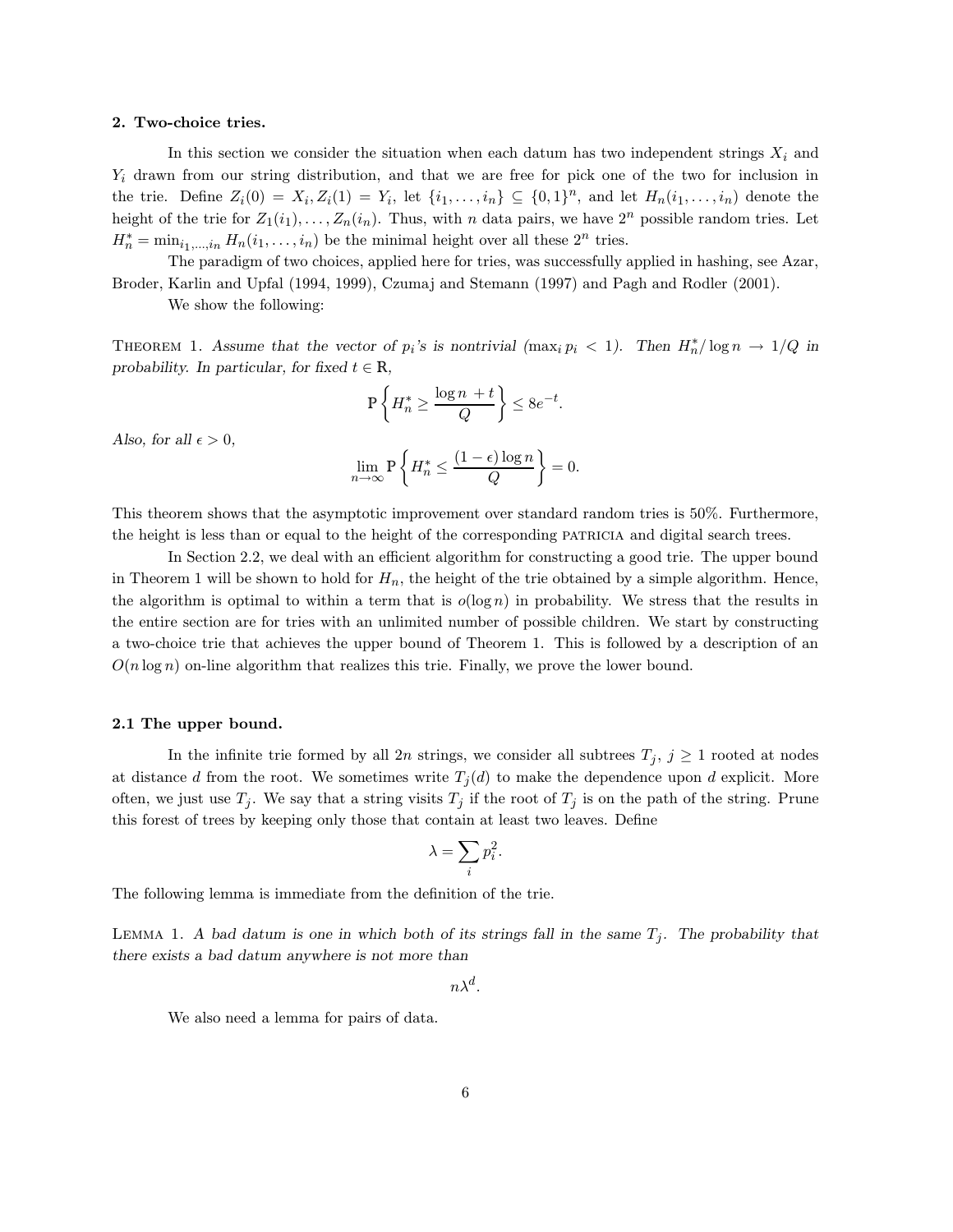LEMMA 2. A colliding pair of data is such that for some  $j \neq k$ , each datum in the pair delivers one string to  $T_j$  and one string to  $T_k$ . The probability that there is a colliding pair of data anywhere is not more than

$$
2n^2\lambda^{2d}.
$$

PROOF. Fix a pair of data. The probability that the first strings in each datum fall in the same  $T_j$  is  $\lambda^d$ . The probability that each datum puts its first string in  $T_j$  and second in  $T_k$  is thus not more than  $\lambda^{2d}$ . Summing over all pairs and combinations of collisions, we obtain the upper bound

$$
\binom{n}{2}\times 4\times \lambda^{2d}.\;\Box
$$

Next, we consider a multigraph  $G(d)$  (or just G), whose vertices represent the  $T_j(d)$ 's. We connect  $T_j$  with  $T_\ell$  if a datum deposits one string in each of these trees. With  $T_j$  we keep a list of indices of data for which at least one of the two strings visits  $T_j$ .



**Figure 1.** The multigraph G and an infinite trie for  $n = 3$  pairs of strings, denoted by  $(1,1')$ ,  $(2,2')$  and  $(3,3')$ . Note that  $(2,2')$ and  $(3,3')$  is a colliding pair.

LEMMA 3. The probability that G has a cycle of length  $\geq$  3 is not more than

$$
\frac{(4n)^3 \lambda^{3d}}{1 - 4n\lambda^d}.
$$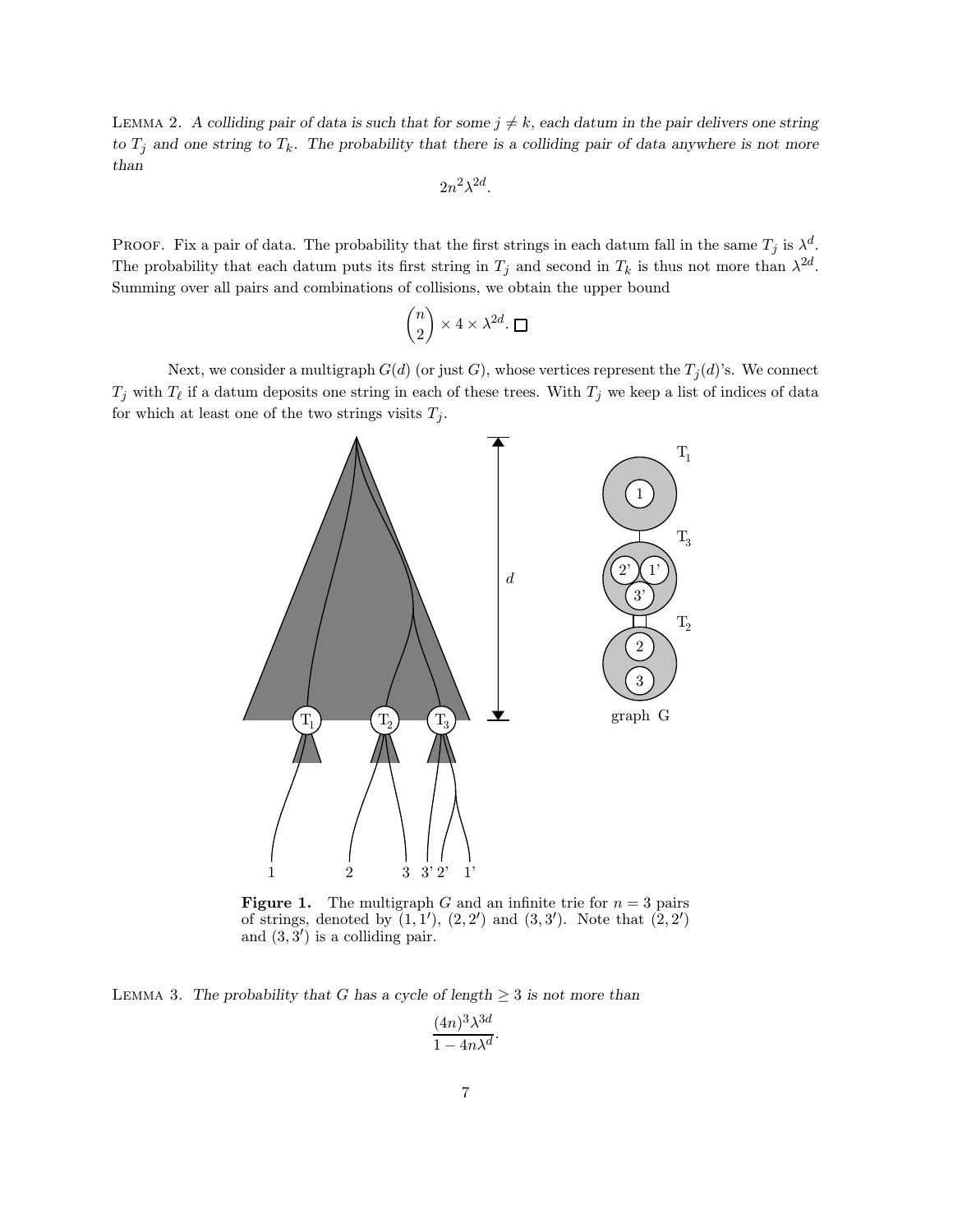**PROOF.** The probability of a cycle of length  $\ell$  can be bounded by the number of possible data assignments times the probability that the  $\ell$  pairs of data are in the given lists. This is not more than

$$
2^{\ell} (2n)^{\ell} \lambda^{d\ell}.
$$

Thus, the probability of a cycle of length  $\geq$  3 does not exceed

$$
\sum_{\ell=3}^{\infty} (4n)^{\ell} \lambda^{d\ell} = \frac{(4n)^3 \lambda^{3d}}{1 - 4n\lambda^d} \cdot \square
$$

So, finally, assuming that there is no bad datum, no colliding data and no cycle (so that  $G$  is a forest with no multiedges), we can assign strings as follows. For each tree in turn pick any node as the root. Then choose any one of the strings in the root node's list. For all other strings in the root's list, choose the companion string of the same datum (found by following edges away from the root). This either terminates, or has an impact on one or more child trees. But for the child tree of the root, we have fixed one string (as we did for the root), and thus choose again companion strings for that child list, and so forth. This process is continued until one string of each datum is chosen for the trie. In this manner, the height  $H_n$  of the trie for the data selected by this procedure is not more than d. Therefore, we have shown that

 $P{H_n > d} \le P{\text{there exists a bad datum}} + P{\text{there exists a colliding pair}} + P{\text{there exists a cycle}}$  $\leq n\lambda^d+2n^2\lambda^{2d}+\frac{(4n)^3\lambda^{3d}}{1-4n\lambda^d}$  $\frac{(1+i)^{n}}{1-4n\lambda^d}$ .

If we set  $A = n\lambda^d$ , then

$$
\mathbb{P}\{H_n > d\} \le \min\left(A + 2A^2 + \frac{64A^3}{1 - 4A}, 1\right) \le 4A1_{A \le 1/8} + 1_{A > 1/8} \le 4A1_{A \le 1/8} + 8A1_{A > 1/8} \le 8A.
$$

We summarize:

THEOREM 2. There exists a way of assigning the strings such that the trie satisfies, for all  $n$  and  $d$ ,

$$
\mathbb{P}\{H_n > d\} \le 8n\lambda^d.
$$

In particular,

$$
\mathbb{P}\left\{H_n > \frac{\log n}{Q} + t\right\} \le 8e^{-t}
$$

for all n, t and vectors  $(p_1, p_2, \ldots)$ .

The proof above relates to our algorithm. It is noteworthy that the algorithm has a bit of slack, because a choice of strings in the  $n$  data is only possible if and only if one of the connected components in G has more than one cycle. With one cycle, it is still possible to pick the strings. However, it is not worth the trouble to design a more complicated algorithm for a small gain in height. That limitation of the gain in height is explained by the lower bound shown below.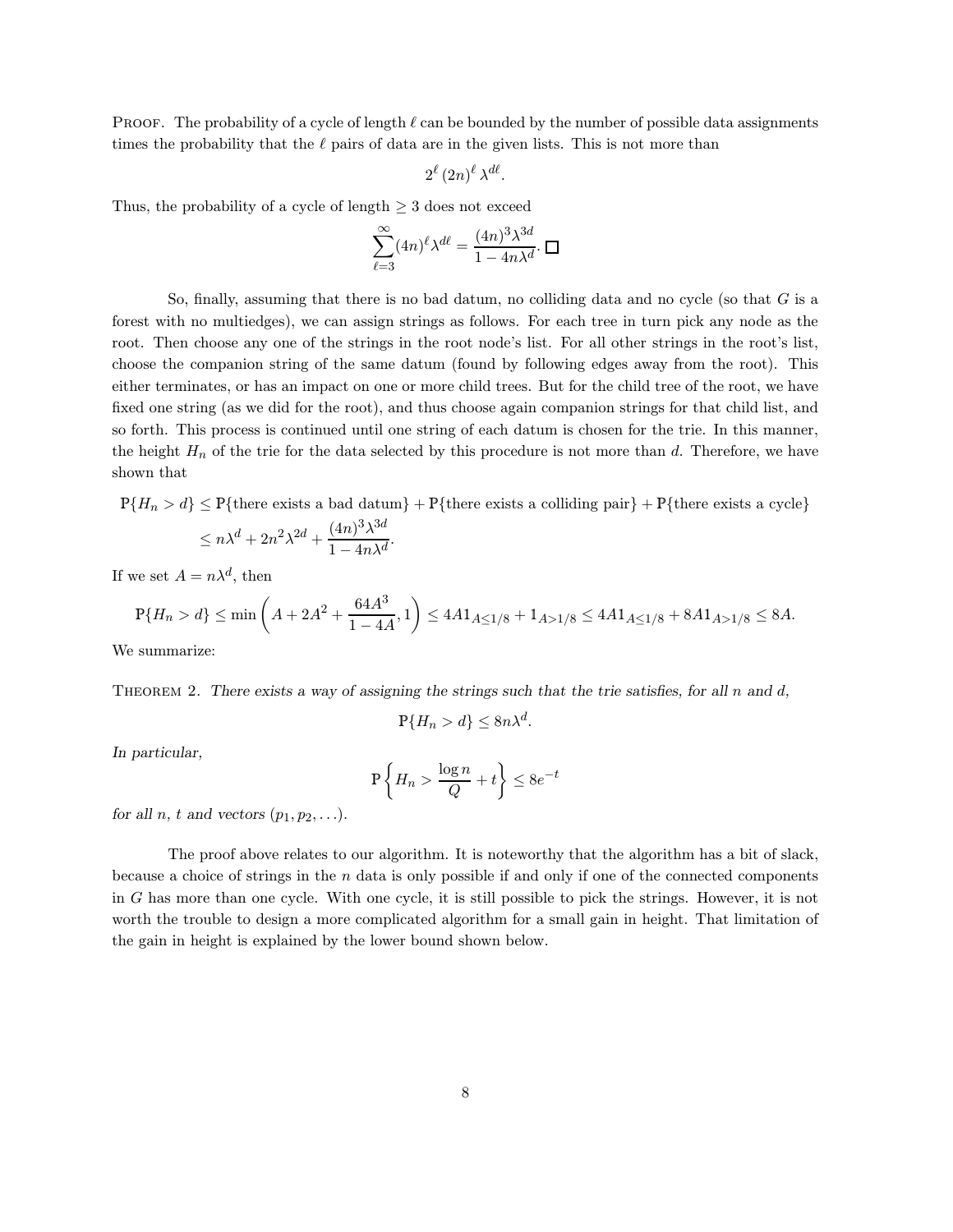### 2.2 Algorithmic considerations.

Both the <u>off-line</u> and <u>on-line</u> constructions of the two-choice trie achieving the upper bound in Theorem 1 can be carried out by maintaining a data structure that guarantees that the height  $H_n$  is at all times the smallest integer d such that  $G(d)$  is acyclic, where multiple edges between nodes are counted as cycles. The  $n$  data pairs are stored in an array, and the infinite trie for  $2n$  strings, truncated at height  $H_n$ , is stored as well. Each leaf in this trie  $t_n$  (truncated at  $H_n$ ) represents in fact a subtree  $T_i$ , which in turn contains the nodes of  $G = G(d)$  with  $d = H_n$ . To find things easily, each node of G has a pointer to a linked list of data strings. And vice versa, each string in the array of  $n$  pairs of strings has a pointer to the subtree  $T_i$  in the trie to which it belongs.



array of n pairs of strings

Figure 2. The basic data structure needed to efficiently construct the two-choice trie in an on-line manner.

Nodes of G are organized in turn in a parent pointer data structure commonly used for managing forests (see, e.g., Tarjan, 1983), and one linked list per tree in the forest (G). The only operations needed on this structure are findroot (self-explanatory) and join (join two components). Findroot is implemented by following links to the root. We ensure that the height of the parentpointer trees is always bounded by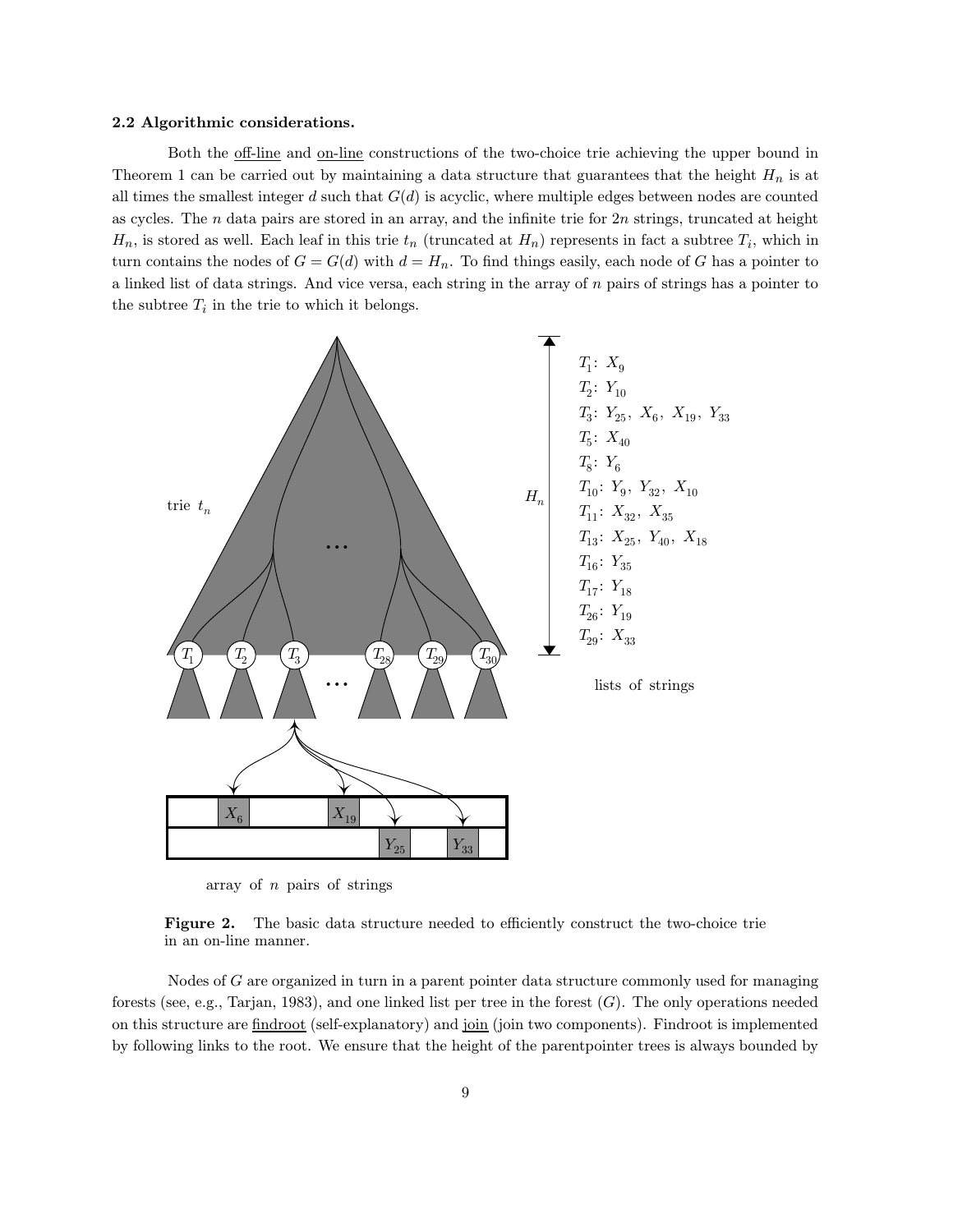$\log_2 n$ , where n is the number of nodes in the tree. A join proceeds by making the root of the smallest of the two subtrees the child of the root of the other tree. The two linked lists of the nodes in the trees are joined as well. This takes constant time. By picking the smaller tree, we see that the height of the parent pointer tree is never more than  $\log_2 n$ .



**Figure 3.** The forest  $G$  is maintained by organizing each tree component in a parentpointer tree. The components in the figure might correspond, for example, to the list of strings given in the previous figure.

Assume that we have maintained this structure with n data pairs and that the height of  $t_n$  is  $h = H_n$ . Then, inserting data pair  $n + 1$ , say  $(X, Y)$ , into the structure proceeds as follows: for X and Y in turn, determine the nodes of G in which they live, by following paths down from the root in  $t_n$ . Let these nodes of G be  $T_j$  and  $T_k$ . Run findroot on both nodes, to determine if they live in the same component. If they do not, then join the components of  $T_j$  and  $T_k$ , add X to the linked list of  $T_j$ , and add Y to the linked list of  $T_k$ . The work done thus far is  $O(h + \log n)$ .

If  $T_j$  and  $T_k$  are in the same component, then adding an edge between them would create a cycle in G. Thus, we destroy  $t_n$  and create  $t'_n$  of height  $h + 1$  from scratch in time  $O(n)$  (see below how). An attempt is made to insert  $(X, Y)$  in  $t'_n$ . We repeat these attempts, always increasing h by one, until we are successful. The time spent here is  $O(n\Delta h)$ , where  $\Delta h$  is the number of attempts.

In a global manner, starting from an empty tree, we see that to create this structure of size  $n$ takes time bounded by  $O(nH_n + n \log n)$ . By Theorem 2,  $E\{H_n\} = O(\log n)$ . Therefore, the expected time is  $O(n \log n)$ , which cannot be improved upon.

The space used up is  $O(nH_n)$ . It is known that for standard tries the expected number of internal nodes is  $O(n/H)$ , where H is the entropy (Régnier and Jacquet, 1989). While it is still true that the expected number of internal nodes in the final trie is  $O(n)$  (because it is smaller than that for the trie constructed using all  $2n$  data strings), the intermediate structure needed during the construction is possibly of expected size of the order of  $n \log n$ .

Two details remain to be decided. First, we have to choose one element in each data pair. This can be done quite simply by considering the roots for all components in turn. From the root tree in a component, say  $T_r$ , pick any of its member strings, and assign it. Then traverse the component of  $T_r$  by depth first search, where the edges are the edges of  $G$  (an edge of  $G$  is easily determined from the list of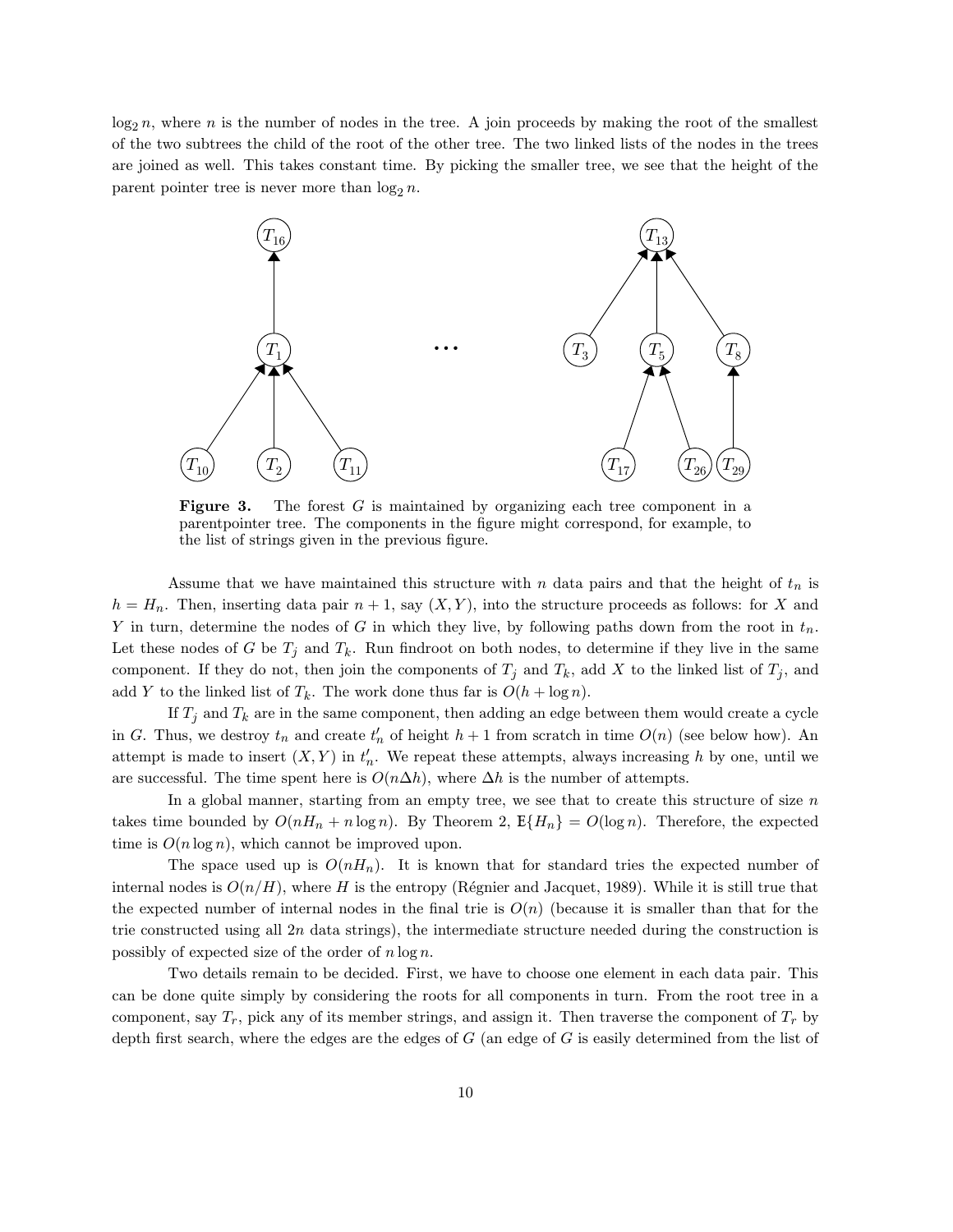strings in  $T_r$ , as each string points back to the tree  $T_i$  to which it belongs). At each new node visited, if possible, pick the first string whose sibling has not been assigned yet. This process cannot get stuck as there is no cycle in  $G$ , and it takes time  $O(n)$ . In Figures 2 and 3, the component whose root tree is  $T_{13}$  is traversed in this order:  $T_{13}$ ,  $T_3$ ,  $T_3$ ,  $T_{26}$ ,  $T_{29}$ ,  $T_5$  and  $T_{17}$ . The string assignments for the six string pairs in that 7-node component are, in order of assignment,  $X_{25}$ ,  $X_6$ ,  $Y_6$ ,  $Y_{19}$ ,  $X_{33}$ ,  $X_{40}$  and  $Y_{18}$ . After the assignment of all strings, it is a trivial matter to construct the final trie in time  $O(nH_n)$ .

The second detail concerns the extension of  $G$  and the necessary data structures when the height h is increased by one. Here we first update the trie by splitting all the trees  $T_j$  appropriately. Create the connected components by depth first search following the edges of  $G$ . This takes time  $O(n)$ . Set up the parent pointer data structure for each component of G by picking a root arbitrarily and making all other nodes children of the root.

The discussion above ensures that we can construct the two-choice trie incrementally in  $O(n \log n)$ expected time. Also, in a dynamic setting, if the data structure defined above is maintained, then an insertion can be performed in  $O(\log n)$  expected amortized time, under the assumptions of the theorems in this paper.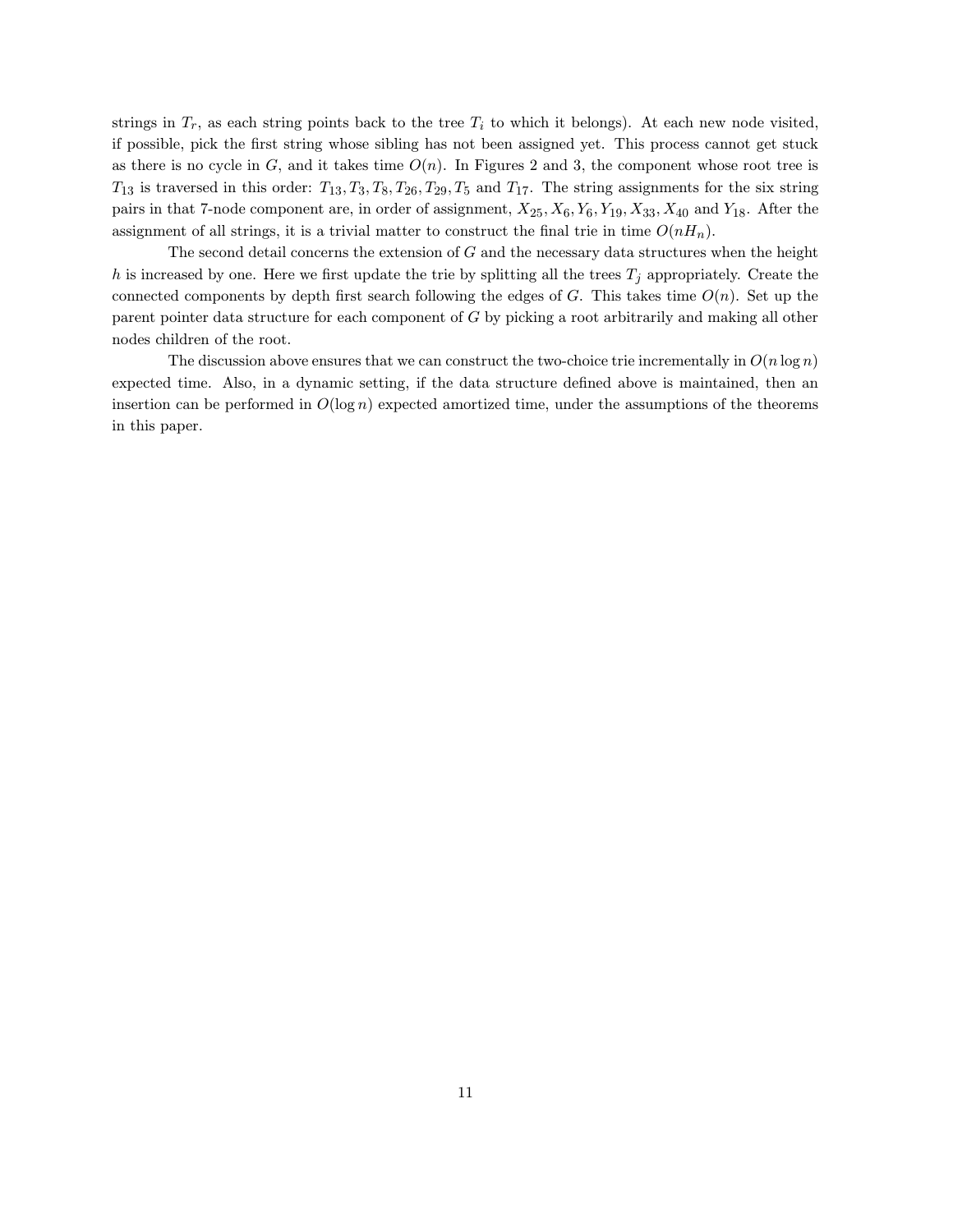## 2.3 The lower bound of Theorem 1.

The notation is as above. We denote the data by  $(X_i, Y_i)$ ,  $1 \leq i \leq n$ , where all  $2n$  components are i.i.d. strings of independent symbols. We call i a data index, and will use symbols like  $u, v$  and  $z$  as data indices below.

For fixed r, consider a collection of  $3r + 3$  data indices, u, u', v, v', w, w', and  $z(1)$  through  $z(3r-3)$ , where the indices are each restricted to have their first components in disjoint blocks of size  $n/(3r+3)$  each: thus,  $u \in \{1,\ldots,n/(3r+3)\}$ , and so forth. We assume without loss of generality that  $n/(3r+3)$  is integer-valued. The collection of all such  $3r+3$ -tuples is denoted by S and its members are denoted by s. Clearly,

$$
|S| = \left(\frac{n}{3r+3}\right)^{3r+3}.
$$

In what follows, we consider the graph  $G$  for a fixed height  $d$ , which we will chose a bit later on. That  $d$ is fine-tuned to make sure that certain bi-cycled components called r-worms are likely to occur.



**Figure 4.** The multigraph G for the r-worm when  $r = 4$ . The leftmost occurrence of a datum such as u is for the first string of that datum  $(X_u)$ , while the rightmost occurrence is for the second string  $(Y_u)$ .

We say that  $s \in S$  defines a r-worm if the following are in the same list:

- (i)  $X_u$ ,  $X_v$ ,  $X_w$ .
- (ii)  $Y_{u'}, Y_{v'}, Y_{w'}$ .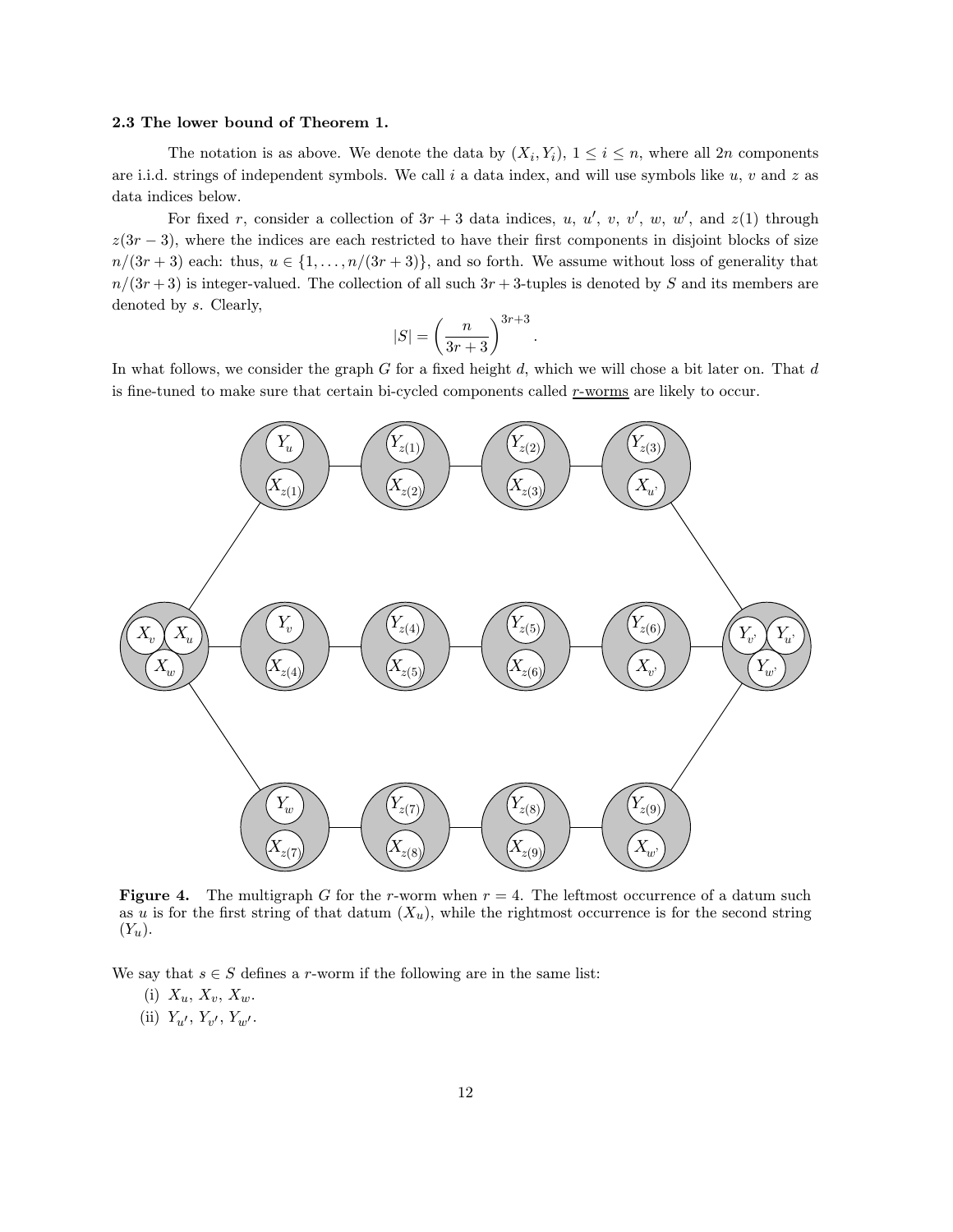- (iii)  $Y_u$  and  $X_{z(1)}$ ;  $Y_{z(1)}$  and  $X_{z(2)}$ ;  $Y_{z(2)}$  and  $X_{z(3)}$ ; ...;  $Y_{z(r-1)}$  and  $X_{u'}$ . This defines a chain of  $r-1$ lists of size two.
- (iv)  $Y_v$  and  $X_{z(r)}$ ;  $Y_{z(r)}$  and  $X_{z(r+1)}$ ;  $Y_{z(r+1)}$  and  $X_{z(r+2)}$ ; ...;  $Y_{z(2r-2)}$  and  $X_{v'}$ . This defines a chain of  $r - 1$  lists of size two.
- (v)  $Y_w$  and  $X_{z(2r-1)}$ ;  $Y_{z(2r-1)}$  and  $X_{z(2r)}$ ;  $Y_{z(2r)}$  and  $X_{z(2r+1)}$ ; ...;  $Y_{z(3r-3)}$  and  $X_{w'}$ . This defines a chain of  $r - 1$  lists of size two.

We have two lists of three, who by brotherhood are connected to each other by three chains of lists of two. Observe that the r-worm refers to the subgraph of G induced by the  $3r + 3$  data indices involved. If an r-worm exists, and we are forced to pick one string from each of the  $3r + 3$  data items, then at least one of the lists in it must accept two strings, no matter how we assign the strings for the indices represented in S (by the pigeon-hole principle, as the number of lists in the r-worm is  $3r + 2$ ).

Let  $N$  be the (random) number of  $r$ -worms. We thus have

$$
\mathbb{P}\{H_n^* \le d\} \le \mathbb{P}\{N=0\}.
$$

We bound the right-hand side from above by the second moment method. Clearly,

$$
\mathbb{E}\{N\} = |S|\lambda_2^{3r}\lambda_3^2,
$$

where

$$
\lambda_{\ell} \stackrel{\text{def}}{=} \left(\sum_{i} p_i^{\ell}\right)^d.
$$

We have the following inequalities, which are all consequences of Jensen's inequality:

$$
\left(\sum_i p_i^q\right)^{\frac{1}{q}} \downarrow
$$

as  $q \uparrow \infty$ , and

$$
e^{-H}\leq \left(\sum_i p_i^q\right)^{\frac{1}{q-1}}\uparrow
$$

as  $1 \le q \uparrow \infty$ . The last expression is the so-called <u>Rényi entropy</u> of order q. Using  $\lambda_3^2 \ge \lambda_2^4$ , we have

$$
\mathbb{E}\{N\} \ge \frac{(n\lambda_2)^{3r+4}}{n(3r+3)^{3r+3}}.
$$

It is convenient to use  $Z_s$  for the indicator function that  $s \in S$  defines an r-worm. We write  $s \sim s'$  when the data indices of s and s' overlap and  $s \neq s'$ . Let  $\delta(s, s')$  be the number of positions in which s and s' agree (i.e.,  $3r + 3$  minus the Hamming distance):  $0 \leq \delta(s, s') \leq 3r + 3$ . Using  $V\{\cdot\}$  to denote the variance, we have

$$
V\{N\} \le \sum_{s} E\{Z_{s}\} + \sum_{s \sim s'} E\{Z_{s}Z_{s'}\} = E\{N\} + \sum_{s \sim s'} E\{Z_{s}Z_{s'}\}
$$

For  $0 \leq \ell \leq 3r + 3$ , we have

$$
|\{(s,s'): \delta(s,s') = \ell\}| = \left(\frac{n}{3r+3}\right)^{3r+3} \times \left(\frac{n}{3r+3} - 1\right)^{3r+3-\ell} \times \binom{3r+3}{\ell} \le \frac{n^{6r+6-\ell}}{\ell!}.
$$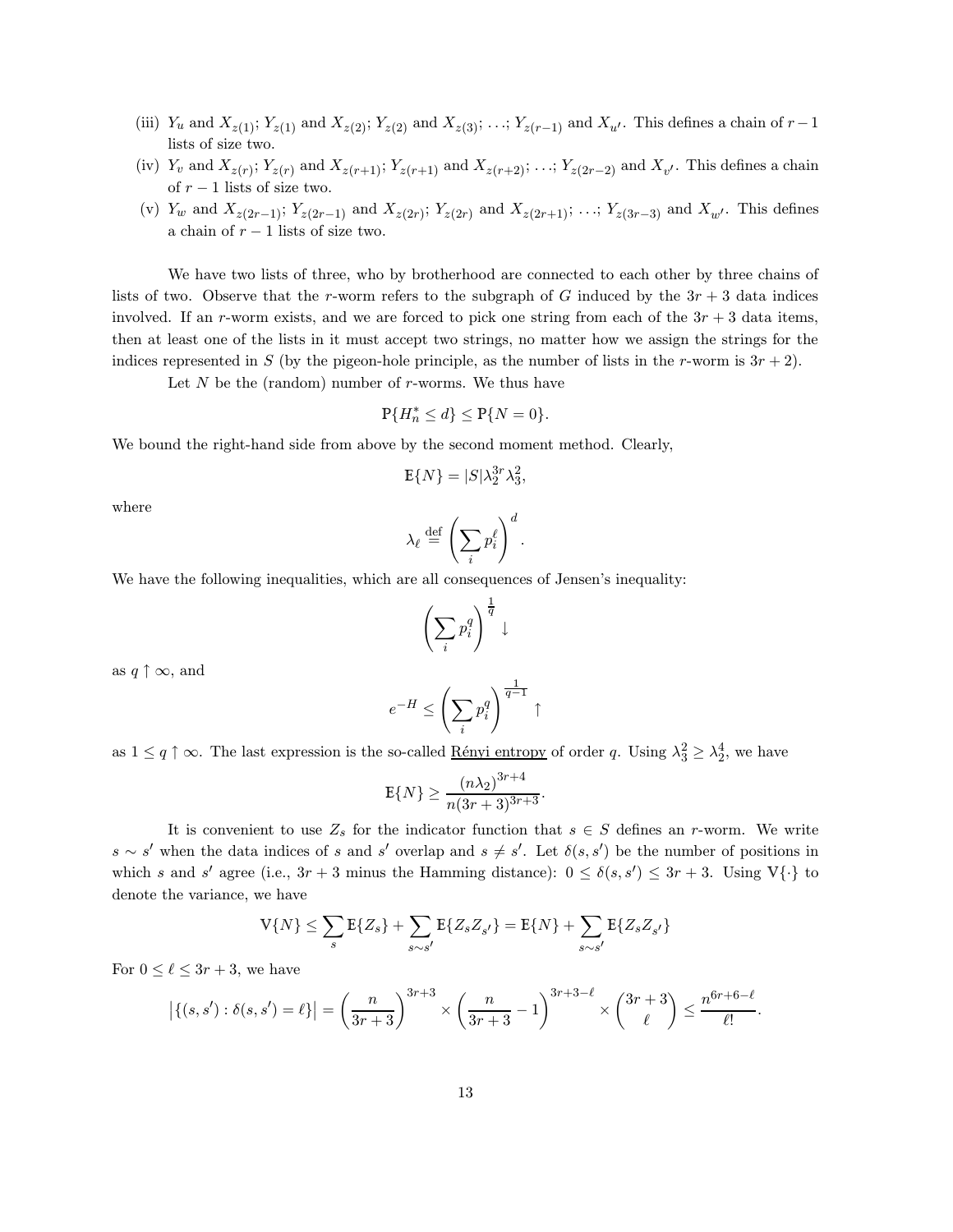For  $s \sim s'$ , set  $\ell = \delta(s, s')$ . In order to calculate the value of  $E{Z_s Z_{s'}}$  for two given strings  $s, s' \in S$ , we must take into account the positions of those indices that agree in s and s'. (There are  $\ell$  of them.) We say that s and s' define a joint r-worm if both s and s' define r-worms (i.e.,  $Z_s Z_{s'} = 1$ ). Given s, s', consider the multigraph G for the joint r-worm (similar to Figure 2 but with s' added). The size of a node in this multigraph is defined as the number of strings corresponding to the node when  $s$  and  $s'$ define a joint r-worm. For  $i = 2, 3, 4, 5$ , let  $n_i$  be the number of nodes in the graph of size i. (Observe that the sizes of the nodes vary from 2 to a maximum of 5.) Then clearly

$$
E\{Z_s Z_{s'}\} = \lambda_2^{n_2} \lambda_3^{n_3} \lambda_4^{n_4} \lambda_5^{n_5} \le \lambda_2^{n_2} \lambda_3^{\frac{3n_3 + 4n_4 + 5n_5}{3}}.
$$

We will show below in Lemma 5 that we always have  $3n_3 + 4n_4 + 5n_5 \ge 12$  when  $\ell \le r$ . For  $\ell \le r$ ,

$$
\mathbb{E}\{Z_s Z_{s'}\} \le \lambda_2^{n_2} \lambda_3^{\frac{3n_3 + 4n_4 + 5n_5 - 12}{3}} \lambda_3^4 \le \lambda_2^{\frac{2n_2 + 3n_3 + 4n_4 + 5n_5 - 12}{2}} \lambda_3^4 \le \lambda_2^{6r - \ell} \lambda_3^4,
$$

where we used  $\lambda_3^{1/3} \leq \lambda_2^{1/2}$  $\frac{1}{2}$  and the fact that  $2n_2 + 3n_3 + 4n_4 + 5n_5 - 12 = 12r - 2\ell$  (see Lemma 4 below). For  $\ell > r$ , we simply have

$$
\mathbb{E}\{Z_s Z_{s'}\} \leq \lambda_2^{n_2} \lambda_3^{\frac{3n_3 + 4n_4 + 5n_5}{3}} \leq \lambda_2^{\frac{2n_2 + 3n_3 + 4n_4 + 5n_5}{2}} = \lambda_2^{6r + 6 - \ell}.
$$

By the second moment method Chung and Erdős (1952); see also Janson et al (2000)),

$$
P{N = 0} \le \frac{V{N}}{V{N} + (E{N})^2} \le \frac{V{N}}{(E{N})^2}
$$
  
\n
$$
\le \frac{1}{E{N}} + \frac{\sum_{s \sim s'} E{Z_s Z_{s'}}}{(E{N})^2}
$$
  
\n
$$
\le \frac{1}{E{N}} + \sum_{\ell=1}^{3r+3} \sum_{s \sim s': \delta(s,s') = \ell} \max_{s \sim s': \delta(s,s') = \ell} \frac{E{Z_s Z_{s'}}}{(E{N})^2}
$$
  
\n
$$
\le \frac{1}{E{N}} + \sum_{\ell=1}^r n^{6r+6-\ell} \frac{\lambda_2^{6r-\ell} \lambda_3^4}{\ell! (E{N})^2} + \sum_{\ell>r} \frac{(n\lambda_2)^{6r+6-\ell}}{\ell! (E{N})^2}
$$
  
\n
$$
\stackrel{\text{def}}{=} I + II + III.
$$

For fixed  $\epsilon > 0$ , we set  $d = \lfloor (1 - \epsilon) \log n / \log(1/\lambda) \rfloor$  and  $\alpha = n\lambda_2$ . Note that  $\alpha = n\lambda^d \ge n^{\epsilon} \to \infty$ . In particular,  $\alpha \geq 1$  for all  $n \geq 1$ . Take r so large that jointly  $\epsilon(3r+4) > 1$  (so that  $E\{N\} \to \infty$  and thus  $I = o(1)$  and  $\epsilon(r + 3) > 2$  (needed below). Then

$$
II \le \sum_{\ell=1}^r \frac{(3r+3)^{6r+6}}{\ell!\left(n\lambda_2\right)^{\ell}} \le (3r+3)^{6r+6} \left(e^{\frac{1}{n\lambda_2}} - 1\right).
$$

Finally, using  $E\{N\} \ge \frac{(n\lambda_2)^{3r+4}}{n(3r+3)^{3r+3}}$ ,

$$
III \leq \sum_{\ell=r+1}^{3r+3} \frac{(3r+3)^{6r+6}}{\ell! \lambda_2^2 (n \lambda_2)^{\ell}} \leq \sum_{\ell=r+1}^{3r+3} \frac{(3r+3)^{6r+6} n^2}{\ell! (n \lambda_2)^{2+\ell}} \leq \frac{(3r+3)^{6r+6} e n^2}{(r+1)! (n \lambda_2)^{r+3}}.
$$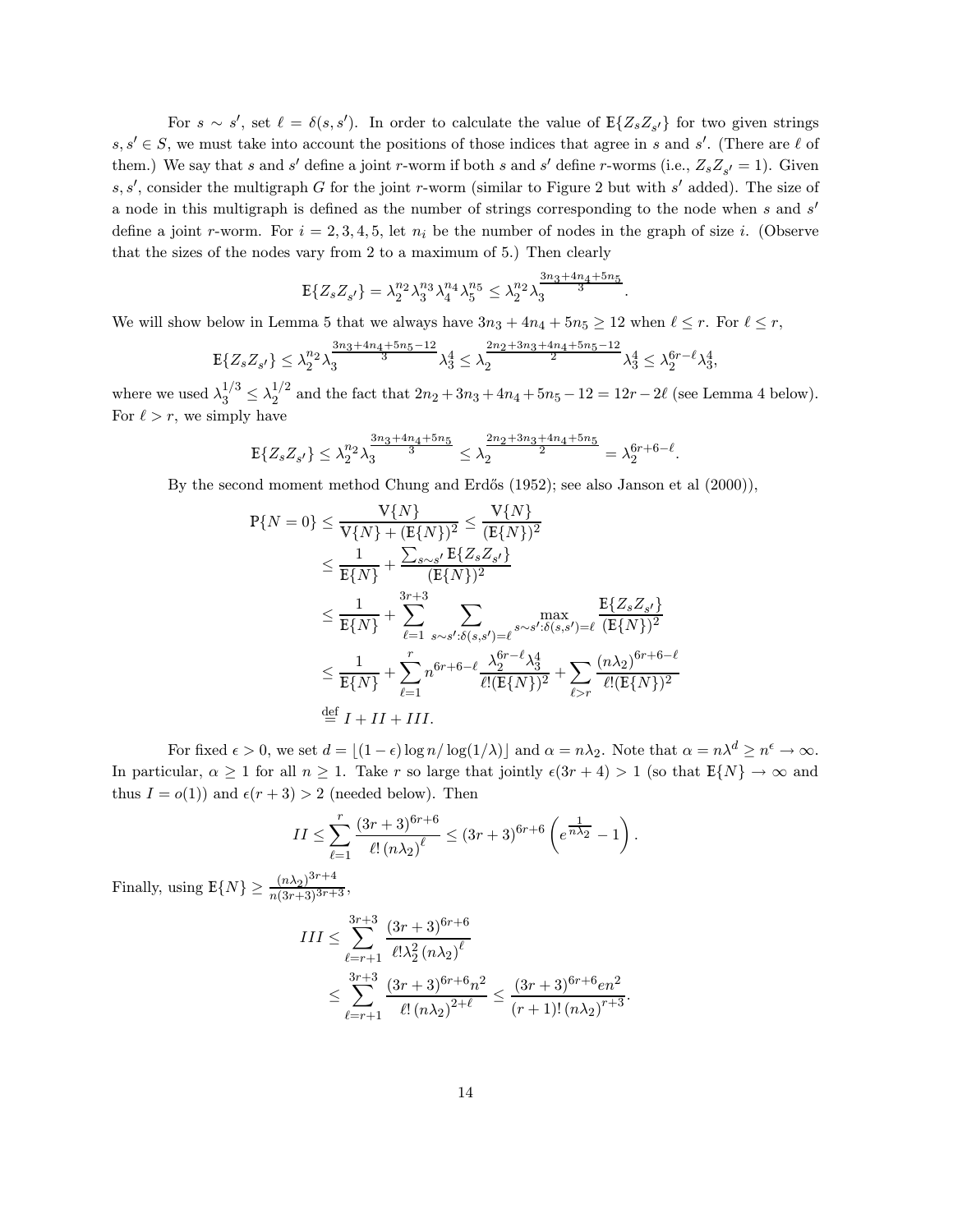If  $C_r$  denotes a constant depending upon r only, we see that

$$
\mathbb{P}\{N=0\} \le C_r \left(n\alpha^{-3r-4} + e^{1/\alpha} - 1 + n^2 \alpha^{-r-3}\right) \le C_r \left(n^{-\epsilon(3r+4)} + e^{n^{-\epsilon}} - 1 + n^{2-(r+3)\epsilon}\right) = o(1).
$$

That concludes the proof of the lower bound.

It remains to show the two structural properties of the joint r-worms defined by s and  $s'$ .

Lemma 4.

$$
2n_2 + 3n_3 + 4n_4 + 5n_5 = 12r + 12 - 2\delta(s, s').
$$

PROOF. The proof goes by induction. At the outset, we start with two disjoint r-worms so that  $n_2 = 6r$ and  $n_3 = 4$ , and join one by one the  $\delta(s, s')$  entries of the r-worm defined by s' that coincide with those of s. One can verify that each such step makes  $2n_2 + 3n_3 + 4n_4 + 5n_5$  decrease by two. (For example, if the u entry is processed first, then clusters of sizes 3, 3, 2 and 2 become clusters of sizes 5 and 3 in the join.) Therefore,  $2n_2 + 3n_3 + 4n_4 + 5n_5 = 12r + 12 - 2\delta(s, s').$ 

LEMMA 5. For  $\ell = \delta(s, s') \le r$ , we have  $3n_3 + 4n_4 + 5n_5 \ge 12$ .

PROOF. The proof is by contradiction. if  $3n_3 + 4n_4 + 5n_5 < 12$ , then  $n_3 + n_4 + n_5 < 4$ , so at least one border pair  $u, v, w, u', v', w'$  must be identical. Let  $m_3$  be the number of clusters of size 3 that involve non-border pairs. If  $m_3 = 0$ , then that means that each row of  $r - 1$  non-border indices (the  $z$ 's) is either entirely identical or entirely different in s and s'. But if one such row is identical, then  $\ell \ge (r - 1) + 2 = r + 1$ . It is impossible to have all three rows non-identical, because then  $m_3$  would not be zero. The case  $m_3 \geq 2$  can be eliminated, as we would have  $n_3 + n_4 + n_5 \geq 2 + m + 3 \geq 4$ . So assume  $m_3 = 1$ . But then the clusters at the borders must both be hit at least once. For  $m_3 = 1$ , this implies that one row must necessarily be identical in  $s$  and  $s'$ , and one other row has its border pair in common in s and s'. So, once again,  $\ell \ge r + 1$ .

## 2.4 A simple greedy heuristic

Instead of using the elaborate data structure described in Section 2.2 to construct the trie, we could greedily pick one string according to a simple rule: choose the string which, at the time of its insertion would yield the leaf nearest to the root. Once a selection is made, it is impossible to undo it at a later time. This greedy heuristic yields a height that is guaranteed to be 25% better than that of the ordinary trie (see Theorem 3 below), but it cannot achieve the 50% improvement of the main method described in this paper (see Theorem 4 below). In this section,  $H_n$  refers to the height of the trie obtained by this greedy heuristic.

THEOREM 3. Assume the probabilistic model of Theorem 1. For all integer  $d > 0$ ,

$$
P\{H_n \ge d\} \le 4n^3e^{-2dQ} + 2n^2e^{-3dQ/2}.
$$

Thus, for any  $t > 0$ ,

$$
P\left\{H_n \ge \frac{3\log n + t}{2Q}\right\} \le 4e^{-t} + 2n^{-1/4}e^{-3t/4}.
$$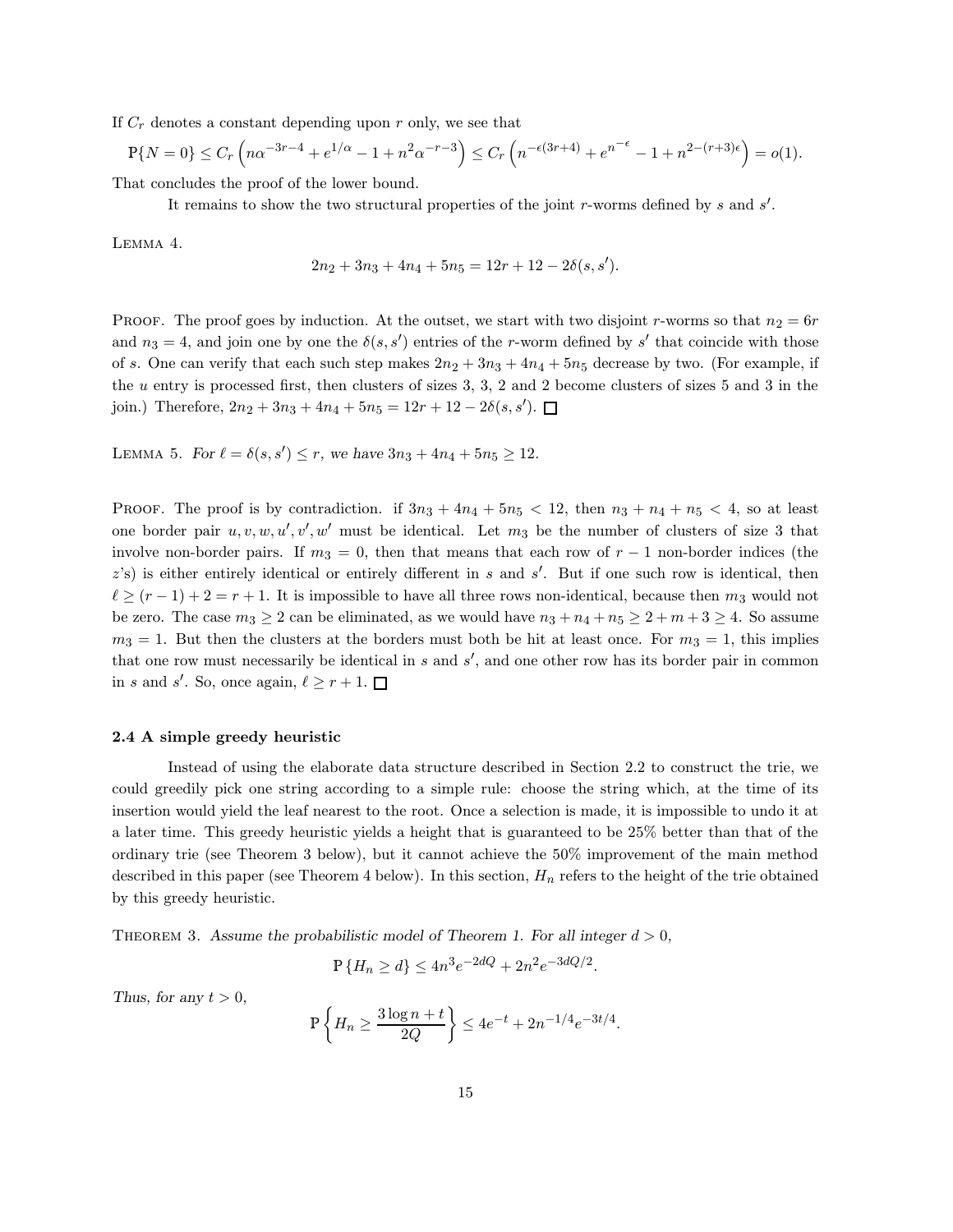PROOF. We consider once again the multigraph  $G = G(d)$  of Section 2.1, whose vertices represent the  $T_j(d)$ 's. We connect  $T_j$  with  $T_\ell$  if a datum deposits one string in each of these trees. Remove from this graph all  $T_j$ 's that have just one datum, and their incident edges. Call the remaining graph  $G'$ . We claim that if  $H_n > d$ , then G' has at least one edge. Indeed, assume the contrary. Then consider  $(X_i, Y_i)$  at time of processing by the algorithm. Let  $X_i$  share a prefix of length at least d with some strings  $X_j$  or  $Y_j$  for  $j < i$  (collected in a set  $A_i$ ), Let  $B_i$  similarly be all strings  $X_j$  or  $Y_j$  for  $j < i$  that share a prefix of length d with  $Y_i$ . By assumption, either  $A_i$  or  $B_i$  is empty. So, the greedy algorithm can pick  $X_i$  or  $Y_i$  so that no other previous string shares a prefix of length d or more. Let  $C_i$  denote the event that  $X_i$ and  $Y_i$  have a common prefix of length d. By negative association of the components of a multinomial random variable,

$$
P{H_n \ge d} \le \sum_{i=1}^{n} P{\min(|A_i|, |B_i|) \ge 1}
$$
  
\n
$$
\le \sum_{i=1}^{n} (P^2{|A_i| \ge 1} + P{C_i, |A_i| \ge 1})
$$
  
\n
$$
\le \sum_{i=1}^{n} (2i - 2)^2 \left(\sum_{\ell} p_{\ell}^2\right)^{2d} + \sum_{i=1}^{n} (2i - 2) \left(\sum_{\ell} p_{\ell}^3\right)^d
$$
  
\n
$$
\le 4n^3 e^{-2dQ} + 2n^2 e^{-3dQ/2} \cdot \square
$$

The bound of Theorem 3 is tight in the finite equiprobable case  $p_1 = \cdots = p_\beta = 1/\beta$ , and thus establishes the suboptimality of the greedy heuristic in that important special case. By continuity, the suboptimality carries over to an open neighborhood of the equiprobable probability distribution (with respect to the total variation metric).

THEOREM 4. Assume the probabilistic model of Theorem 1, and that there exists an integer  $\beta$  such that  $p_1 = \cdots = p_\beta = 1/\beta$ . Then, for all  $\epsilon > 0$ ,

$$
\lim_{n \to \infty} \mathbb{P}\left\{H_n \le \frac{(3-\epsilon)\log n}{2Q}\right\} = 0.
$$

PROOF. Since all strings of length m have the same probability  $1/\beta^m$ , it is clear that if we randomize the selection in case of a tie, then the events  $[Z_i = X_i]$  (in the notation of the proof of Theorem 3) are independent Bernoulli (1/2) random variables. Also,  $1_{Z_i=X_i}$  is independent of  $X_i$ . Let S be the set of indices for which  $Z_i = X_i$ . For fixed t, we call a triple of indices  $(\ell > i > j)$  good if  $i, j \in S$ , and if  $L(X_{\ell}, X_i) \geq t$  and  $L(Y_{\ell}, X_j) \geq t$ , where  $L(.,.)$  is the lenghth of the common prefix of the two argument strings. If a good triple exists, then  $H_n \geq t$ . The expected number of good triples (N) is

$$
\binom{n}{3} \frac{1}{4} \left( \sum_{i} p_i^2 \right)^{2t} \sim \frac{n^3 e^{-2tQ}}{24}.
$$

This tends to infinity if we take  $t \sim 3(1 - \epsilon) \log n/(2Q)$  for  $\epsilon > 0$ . It is a routine matter to apply the second moment method to establish that in that case,  $P\{N>0\} \to 1$ . We sketch the proof. It suffices to establish that  $V\{N\} = o((E\{N\})^2)$ . Simple case by case studies reveal that

$$
V\{N\} = O\left(n^5\left(\lambda_2^{2t}\lambda_3^t + \lambda_3^{2t}\right)\right) + O\left(n^4\left(\lambda_5^t + \lambda_2^t\lambda_3^t + \lambda_3^{2t}\right)\right)
$$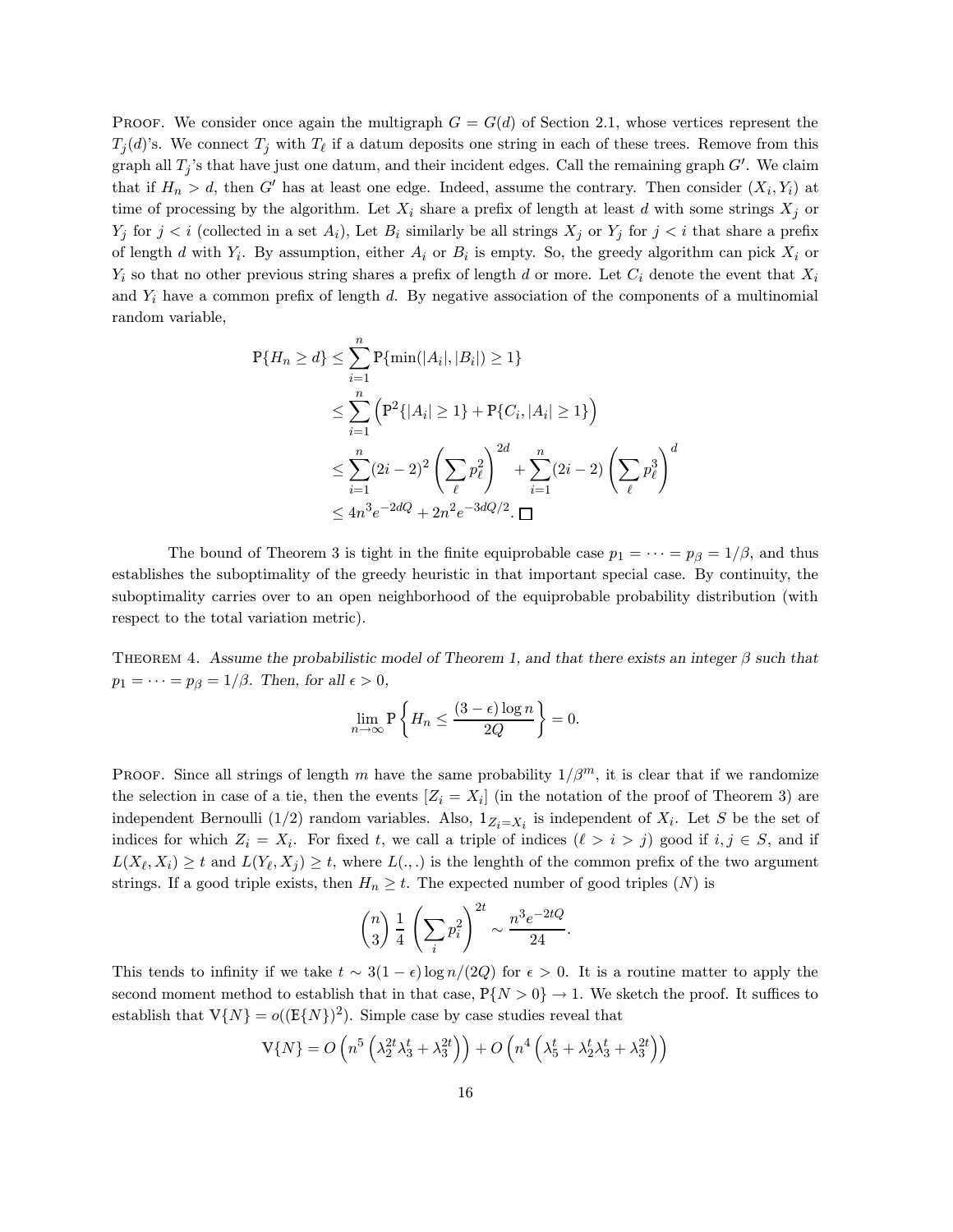where  $\lambda_{\ell} \stackrel{\text{def}}{=} \sum_{i} p_i^{\ell}$ . Using the fact that in the equiprobable case,  $\lambda_{\ell} = \lambda_2^{\ell-1}$ , we have  $V\{N\} =$  $O(n^5\lambda_2^{4t}+n^4\lambda_2^{3t})$ , and this is easily seen to be  $(\mathbb{E}\{N\})^2 \times \phi_n$ , where  $\phi_n = O(1/n+1/(n^2\lambda_2^t)) = o(1/\sqrt{n})$ .  $\Box$ 

REMARK 1. If we perform the greedy heuristic with  $k$  choices, then an easy extension of the proof of Theorem 4 shows that for fixed  $t > 0$ ,

$$
\mathbb{P}\left\{H_n \ge \frac{(k+1)\log n + t}{kQ}\right\} \le k^k e^{-t} + o(1).
$$

## 3. Multiple choice tries.

### 3.1 The entropy lower bound.

If we have k choices per datum, then the height can be further reduced. However, in any case, we cannot go beyond the entropy bound, as we will prove in this section. Recall that for an ordinary trie,  $D_n = o(\log n)$  in probability when  $H = \infty$ . We will not deal with those cases here. Let  $k \geq 2$  be a fixed integer. Consider  $n$  data, each composed of  $k$  independent strings of i.i.d. symbols drawn from any distribution on N. Let  $H_n^*(k)$  denote the minimal height of any trie of n strings that takes one string of each datum. We have the following lower bound:

THEOREM 5. If the vector of  $p_i$ 's is nontrivial  $(\max_i p_i < 1)$  and  $H < \infty$ , then for all  $k \ge 2$  and for all  $\epsilon > 0,$ 

$$
\lim_{n \to \infty} \mathbb{P}\left\{ H_n^*(k) \le \frac{(1 - \epsilon) \log n}{H} \right\} = 0.
$$

PROOF. We fix  $d = |(1 - \epsilon) \log n/H|$ , and consider the partition of space defined by all different prefixes of length d. There is an obvious analogy with cells or buckets. Partition the space of all strings into buckets, where each bucket corresponds uniquely to a string of length d. We say that a string falls in a given bucket if its length  $d$  prefix coincides with that for the bucket. Consider the  $kn$  strings,  $k$  per datum, and let  $M_n$  denote the number of occupied buckets. It is clear that

$$
[H_n^*(k) \le d] \subseteq [M_n \ge n].
$$

Thus, it suffices to show that

$$
\lim_{n \to \infty} \mathbb{P}\{M_n \ge n\} = 0.
$$

From an extension of Talagrand's inequality (see, e.g., Boucheron, Lugosi and Massart (2000, 2003) or Devroye (2002)),

$$
\mathbb{P}\{M_n \ge \mathbb{E}\{M_n\} + t\} \le \exp\left(-\frac{t^2}{2\mathbb{E}\{M_n\} + 2t/3}\right) , t \ge 0.
$$

Taking  $t = n/2$ , we are thus done if we can show that  $E\{M_n\} = o(n)$ .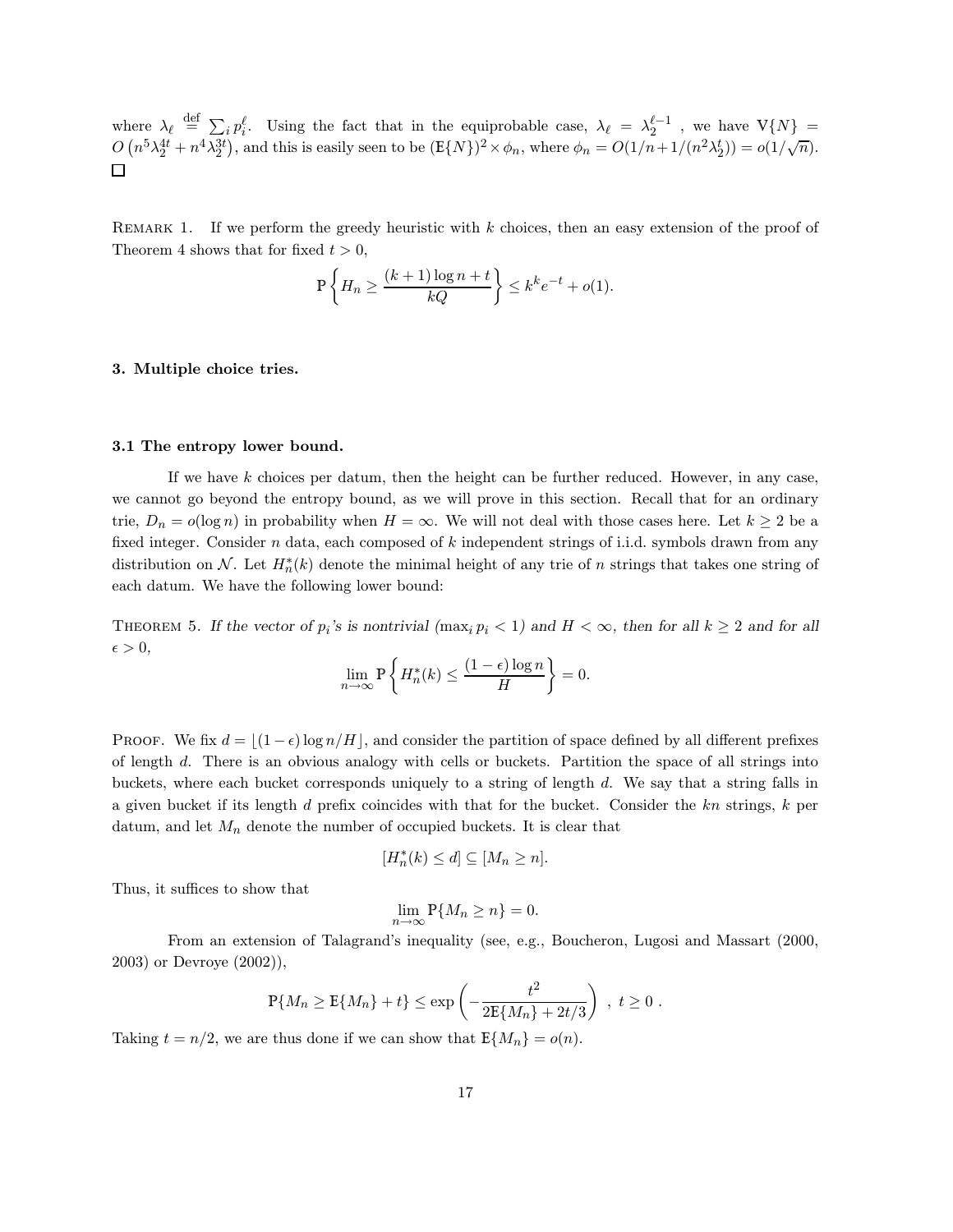Let S be the (infinite) set of buckets in our collection, and for  $s \in S$ , define  $p(s) = P\{X \in s\}$ , where X is a length d string consisting of i.i.d. symbols  $Y_1, \ldots, Y_d$  drawn from  $\{p_i\}$ . Define

$$
Z=\prod_{i=1}^d p_{Y_i}.
$$

Note that for fixed constant  $\delta > 0$ ,

$$
|\{s: knp(s) \ge 1/\delta\}| \le \sum_{s \in S} \delta knp(s) = \delta kn,
$$

where we used Markov's inequality. Thus

$$
E{M_n} = \sum_{s \in S} \left(1 - (1 - p(s))^{kn}\right)
$$
  
\n
$$
\leq \sum_{s \in S: knp(s) \leq 1/\delta} knp(s) + \delta kn
$$
  
\n
$$
\leq kn \sum_{s \in S: knp(s) \leq 1/\delta} knn
$$
  
\n
$$
= kn \sum_{i=1}^{d} \log(1/p_{X_i}) \geq \log(\delta kn) + \delta kn
$$
  
\n
$$
= o(kn) + \delta kn,
$$

where we used the law of large numbers, as  $\mathbb{E}\{\log(1/p_{Y_1})\} = H$ , and thus

$$
\frac{\sum_{i=1}^{d} \log(1/p_{Y_i})}{dH} \to 1
$$

in probability. Since  $\delta > 0$  was arbitrary, we have  $\mathbb{E}\{M_n\} = o(n)$ .  $\square$ 

## 3.2 The entropy upper bound.

The bound of Theorem 5 is tight in the following sense:

THEOREM 6. Assume  $H < \infty$ . In the notation of Theorem 5, we have for all  $\epsilon > 0$ , there exists k large enough such that

$$
\lim_{n \to \infty} \mathbf{P} \left\{ H_n^*(k) \ge \frac{(1+\epsilon)\log n}{H} \right\} = 0.
$$

PROOF. Fix  $\epsilon > 0$  and k. Consider the trie formed by the kn input strings. For the j-th string of the i-th datum, let  $D_{i,j}$  be the maximal common prefix length with any string belonging to a datum not equal to i (the other strings for datum i are thus ignored). Note that  $H_n^*(k) \le \max_i \min_j D_{i,j}$ . It suffices to show that

$$
\mathbb{P}\left\{\max_{i} \min_{j} D_{i,j} \ge \frac{(1+\epsilon)\log n}{H}\right\} = o(1),
$$

which is implied by

$$
\mathbb{P}\left\{\min_{j} D_{1,j} \ge \frac{(1+\epsilon)\log n}{H}\right\} = o\left(\frac{1}{n}\right).
$$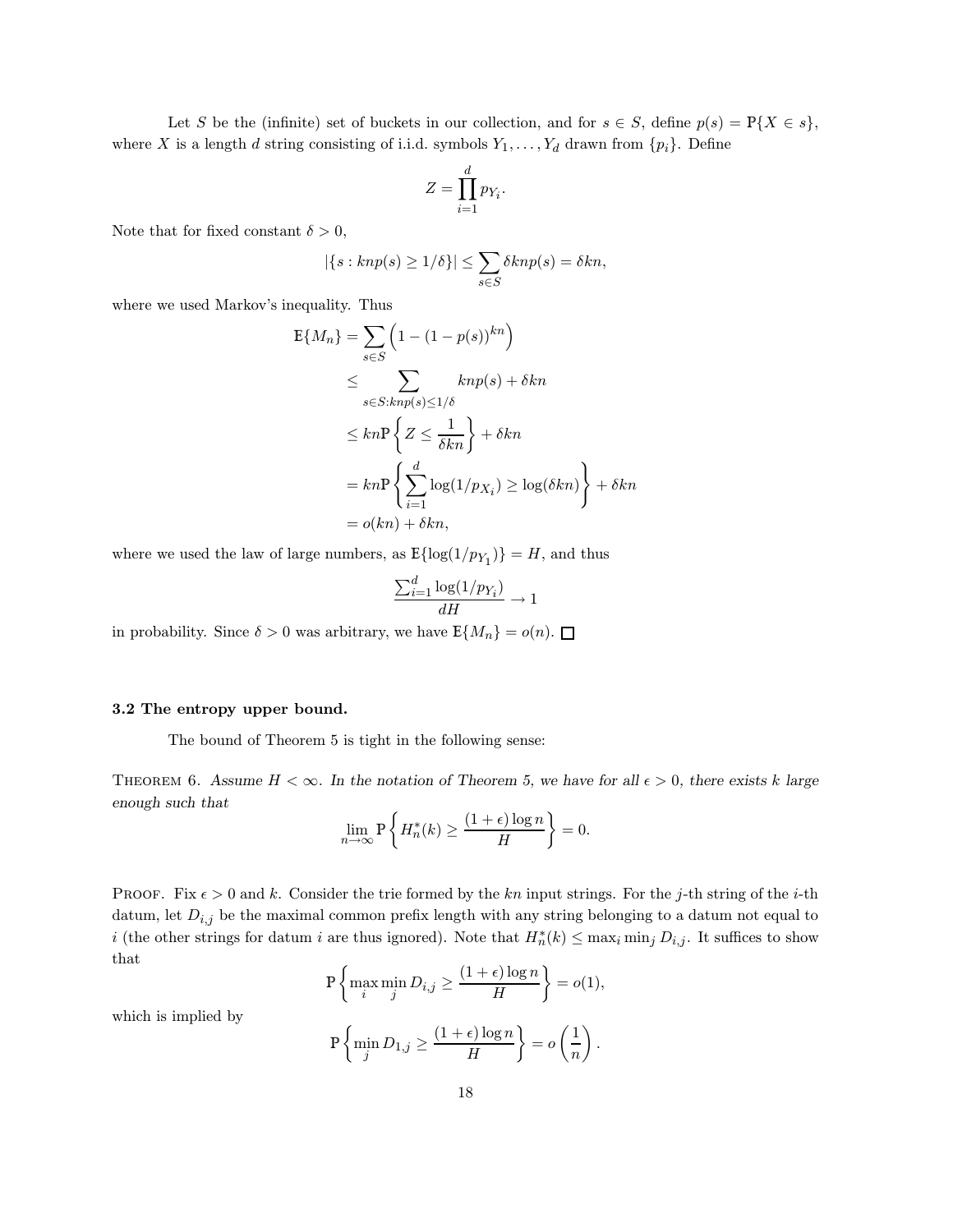Let

$$
d = \left\lceil \frac{(1+\epsilon)\log n}{H} \right\rceil.
$$

Let  $s_1, \ldots, s_k$  be the strings of length d corresponding to datum 1 (note that duplicates are allowed), and let  $N_1, \ldots, N_k$  be the number of strings among the remaining  $(n-1)k$  strings whose length d prefix agree with  $s_1, \ldots, s_k$ , respectively. Then

$$
P\left\{\min_{j} D_{1,j} \ge d\right\} = P\left\{N_1 > 0, \ldots, N_k > 0\right\}.
$$

Let A be the event that the cardinality  $C = |\{s_1, \ldots, s_k\}|$  is  $\leq k/2$ , where we assume k to be even. Set  $\theta = \max_{\ell} p_{\ell}$ . We have

$$
\mathbb{P}{A} \leq {k \choose k/2} ((k/2)\theta^d)^{k/2} = o(1/n)
$$

by choice of k. We use the notation  $a_1 \neq a_2 \neq \cdots \neq a_k$  to denote the event that  $a_1, a_2, \ldots, a_k$  are all different. Let B be the event  $[s_1 \neq \cdots \neq s_{k/2}]$ . We have  $P\{B^c\} \leq {k/2 \choose 2}\theta^d = o(1)$ . Given  $s_1 \neq \cdots \neq s_k$ , the  $N_i$ 's are part of multinomial random vector and thus negatively associated (Mallows, 1968). Therefore, if S denotes the number of different values occurring among the  $s_i$ 's, and  $a_1, \ldots, a_S$  are the indices of the first occurrences of these S values, in order of occurrence among  $s_1, \ldots, s_k$ ,

$$
P\{N_1 > 0, ..., N_k > 0\} = E\{P\{N_1 > 0, ..., N_k > 0 | s_1, ..., s_k\}\}\
$$
  
\n
$$
\leq P\{A\} + E\{1_{A^c} P\{N_1 > 0, ..., N_k > 0 | s_1, ..., s_k\}\}\
$$
  
\n
$$
\leq P\{A\} + E\left\{1_{A^c} \prod_{i=1}^S P\{N_{a_i} > 0 | s_{a_i}\}\right\}
$$

(by negative association of multinomial random variables)

$$
\leq P\{A\} + E\left\{1_{A^c} \prod_{i=1}^{k/2} P\{N_{a_i} > 0 | s_{a_i}\}\right\}
$$
  
\n
$$
\leq P\{A\} + P\{A^c\} E\left\{\prod_{i=1}^{k/2} P\{N_{a_i} > 0 | s_{a_i}\} | A^c\right\}
$$
  
\n
$$
= P\{A\} + P\{A^c\} E\left\{\prod_{i=1}^{k/2} P\{N_i > 0 | s_i\} | s_1 \neq \dots \neq s_{k/2}\right\}
$$
  
\n
$$
\leq P\{A\} + \frac{P\{A^c\} E\left\{\prod_{i=1}^{k/2} P\{N_i > 0 | s_i\}\right\}}{P\{s_1 \neq \dots \neq s_{k/2}\}}\right\}
$$
  
\n
$$
= P\{A\} + (1 + o(1)) E\left\{\prod_{i=1}^{k/2} P\{N_i > 0 | s_i\}\right\}
$$
  
\n
$$
= P\{A\} + (1 + o(1)) \prod_{i=1}^{k/2} P\{N_i > 0\}
$$
  
\n(by independence of the  $s_i$ 's)  
\n
$$
= P\{A\} + (1 + o(1)) (P\{N_i > 0\})^{k/2}.
$$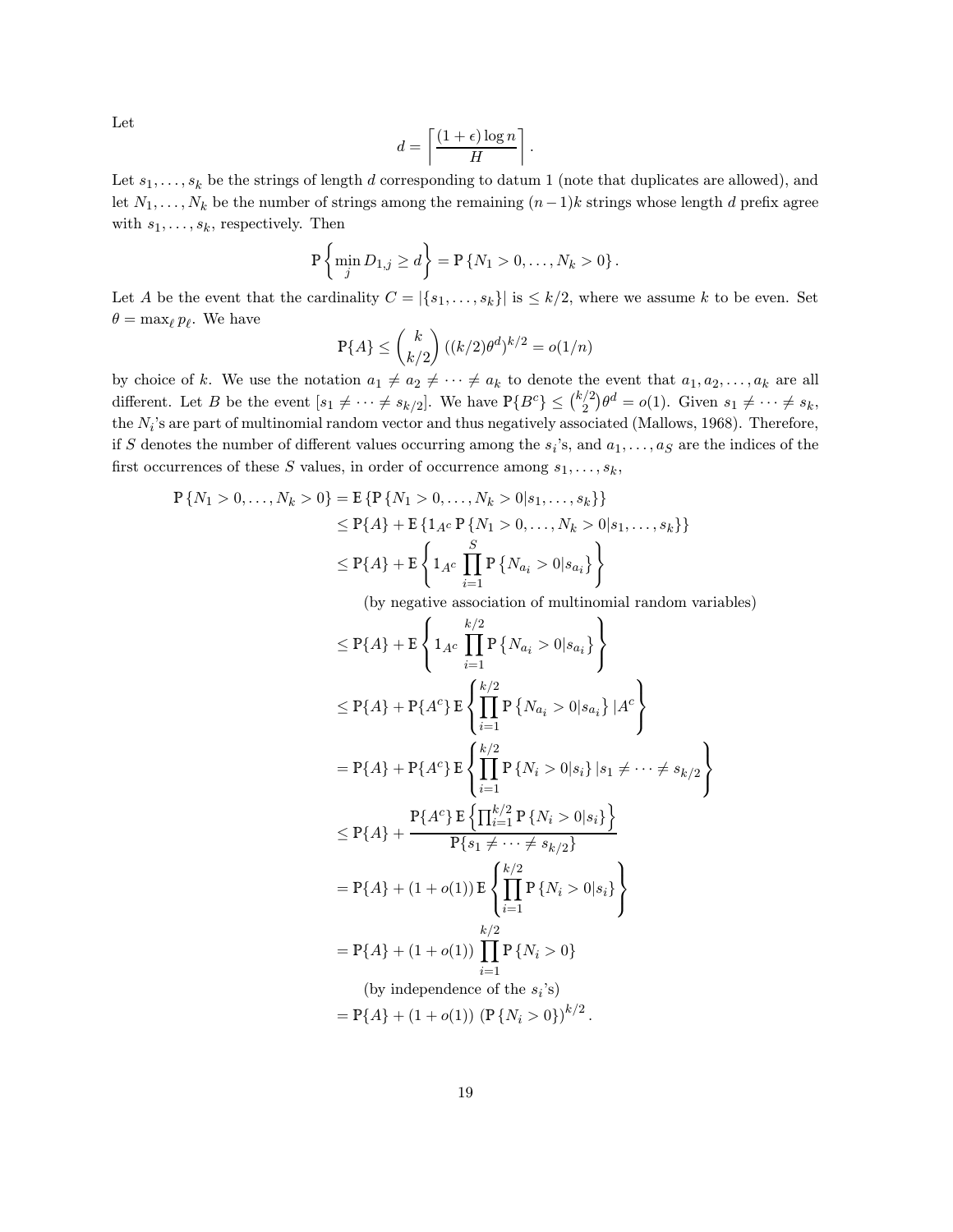Let  $Z_1, \ldots, Z_d$  be the symbols occurring in  $s_1$ . Then

$$
P\{N_1 > 0\} = E\left\{1 - \left(1 - \prod_{i=1}^d p_{Z_i}\right)^{(n-1)k}\right\}
$$
  
\n
$$
\leq E\left\{1 - \left(1 - r^d\right)^{(n-1)k}\right\} + P\left\{\prod_{i=1}^d p_{Z_i} > r^d\right\}
$$
  
\n
$$
\leq nkr^d + P\left\{\sum_{i=1}^d \log(1/p_{Z_i}) < d\log(1/r)\right\}
$$
  
\n
$$
= nkr^d + \exp\left(-d(o(1) + \phi(\log(1/r)))\right)
$$

as  $d \to \infty$  and  $r \in (0,1)$  remains fixed, by Cramér's large deviation theorem (see, e.g., Dembo and Zeitouni, 1998). The function  $\phi(u)$  is positive for all  $u < E{\log(1/p_{Z_1})} = H$ . Thus, for all fixed  $1 > r > e^{-H}$ , there exists a constant  $\delta = \delta(r) \in [0, 1)$  such that for all d,

$$
\mathbb{P}\left\{N_1 > 0\right\} \leq nkr^d + \delta^d.
$$

Observe that if we set  $r = \exp(-(1 + \epsilon/2)H/(1 + \epsilon))$ , then  $nr^d \leq n^{-\epsilon/2}$ . Combining all our bounds, we see that

$$
\mathbb{P}\left\{\min_{j} D_{1,j} \ge d\right\} \le o(1/n) + (1+o(1))\left(kn^{-\epsilon/2} + \delta^d\right)^{k/2} = o(1/n) + O\left(n^{-k\epsilon/4} + \delta^{dk/2}\right) = o(1/n)
$$

by choice of k.  $\square$ 

REMARK 2. One might ask for the exact constant in the weak limit of  $H_n^*(k)/\log n$ . For  $k=2$ , it is  $1/Q$  as we showed earlier. However, for  $k > 2$ , the precise constant is harder to determine. The proof of Theorem 6, suitably extended, yields the following upper bound for k fixed. Assume a finite entropy of second order:  $H_2 \stackrel{\text{def}}{=} \sum_i p_i \log^2 p_i < \infty$ . Then, for all  $\eta > 0$ , and all  $k > k^*(\eta)$ ,

$$
\lim_{n \to \infty} \mathbb{P}\left\{ H_n^*(k) \ge \frac{(1 + (1 + \eta)\psi(k))\log n}{H} \right\} = 0,
$$

where

$$
\psi(k) = \max\left(\frac{4}{k}, \frac{4}{\sqrt{k}}\sqrt{\frac{H_2 - H^2}{H}}\right).
$$

A brief sketch follows. It suffices to verify for which  $\epsilon$  the last estimate in the proof of Theorem 6 is  $o(1/n)$ . Trivially,  $\epsilon > 4/k$  is needed to make the first term  $o(1/n)$ . So, let us verify under what condition the last term is  $o(1/n)$ . In other words, with the given choice of r, when is

$$
P\left\{\sum_{i=1}^d \log(1/p_{Z_i}) < d\log(1/r)\right\} = o\left(n^{-2/k}\right)?
$$

Under the condition  $H_2 < \infty$ , we can easily verify from Taylor's series with remainder that, as  $t \downarrow 0$ ,

$$
\log\left(\sum_{i} p_i^{t+1}\right) = -tH + (t^2/2)(H_2 - H^2) + o(t^2).
$$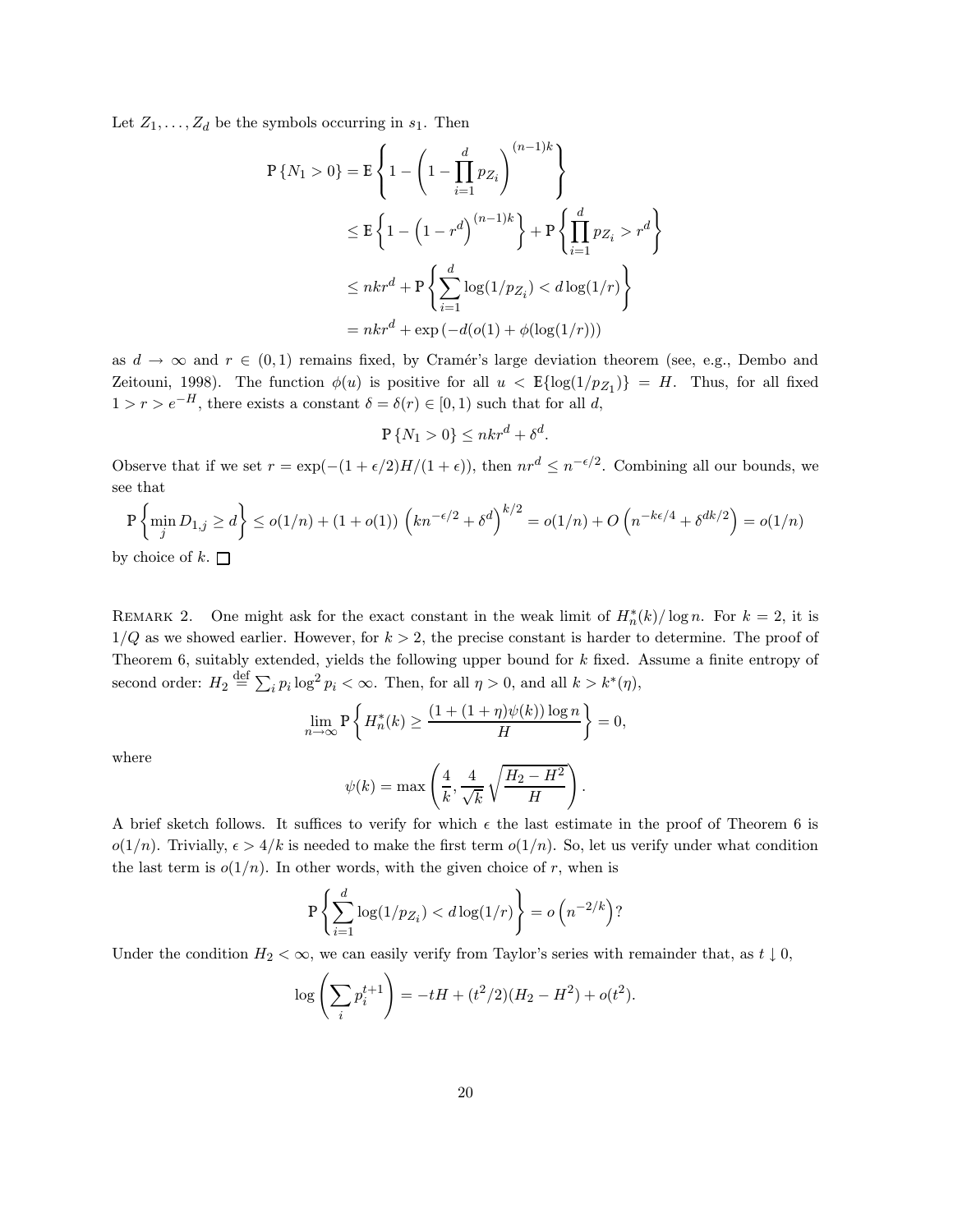By Chernoff's bound, for  $t > 0$ ,

$$
P\left\{\sum_{i=1}^{d} \log(1/p_{Z_i}) < d\log(1/r)\right\} \le r^{-td} \left(\sum_{i} p_i^{t+1}\right)^d
$$
\n
$$
= \exp\left(-d\left(t\log r + tH - (t^2/2)(H_2 - H^2) + o(t^2)\right)\right)
$$
\n
$$
= \exp\left(-d\left(\frac{(H + \log r)^2}{2(H_2 - H^2)} + o(t^2)\right)\right)
$$
\n(upon putting  $t = (H + \log r)/(H_2 - H^2) = H(\epsilon/2)/(1 + \epsilon)(H_2 - H^2)$ )

\n
$$
= \exp\left(-d\left(\frac{H^2(\epsilon/2)^2}{2(1 + \epsilon)^2(H_2 - H^2)} + o(\epsilon^2)\right)\right) \quad \text{(as } \epsilon \downarrow 0)
$$
\n
$$
\le n^{-\frac{H(\epsilon/2)^2}{2(1 + \epsilon)(H_2 - H^2)} + o(\epsilon^2)}
$$
\n
$$
= n^{-\frac{H(\epsilon/2)^2}{2(H_2 - H^2)} + o(\epsilon^2)}
$$
\n
$$
= n^{-\frac{H(\epsilon/2)^2}{2(H_2 - H^2)} + o(\epsilon^2)}.
$$

The statement follows if

$$
\frac{H(\epsilon/2)^2}{2(H_2 - H^2)} > \frac{2}{k}.
$$

In other words,

$$
\epsilon^2 > \frac{16(H_2 - H^2)}{kH}.
$$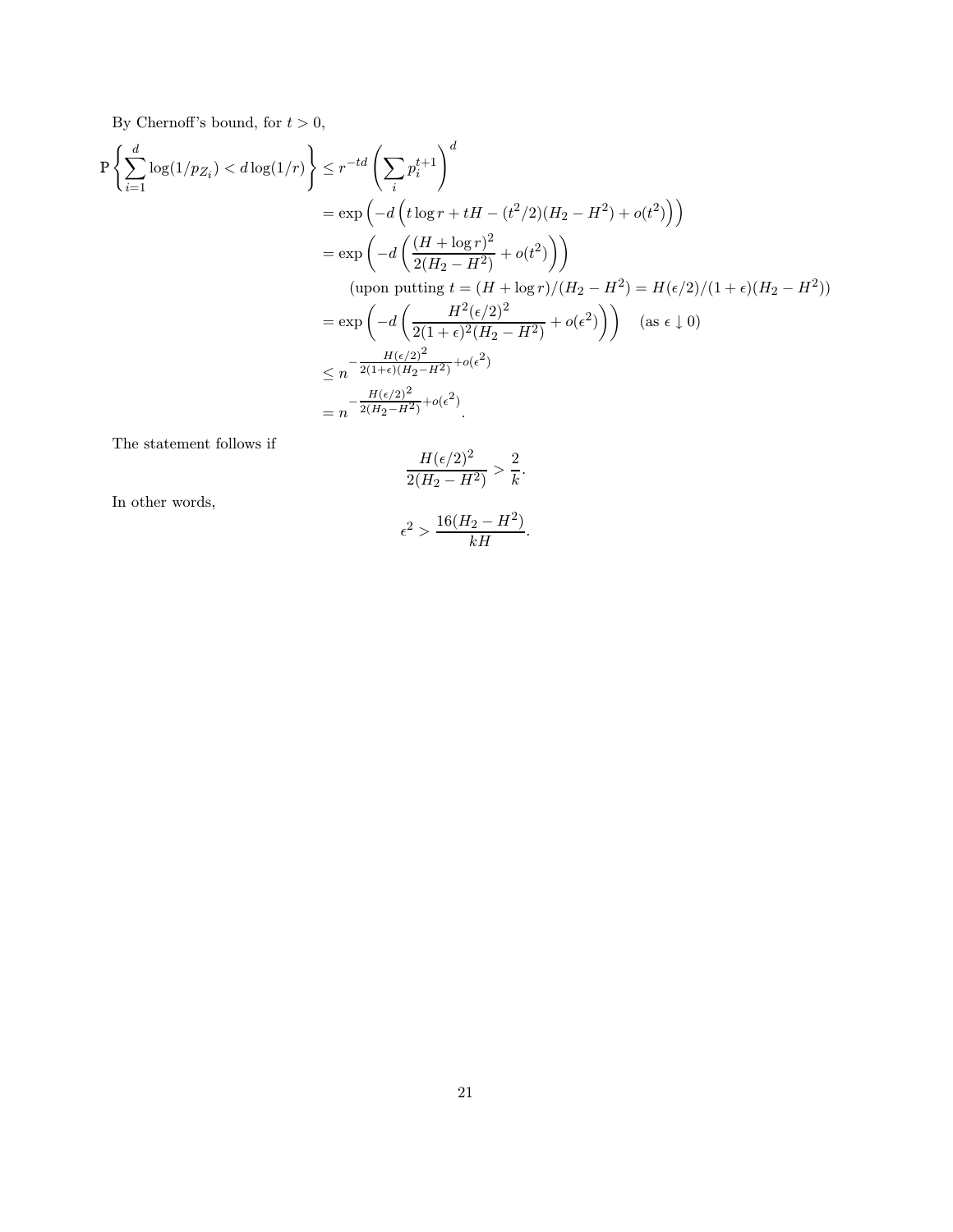### 4. Distributed hash tables and ID management.

Tries occur naturally, but not under the name "trie", in the area of ID management in distributed hash tables. In this area of network research, n hosts are assigned one ID in the unit interval  $[0, 1)$ . The unit interval is wrapped around to form a ring. At any time, the set of ID's partition  $[0, 1)$  into n intervals on the ring. The hosts are organized in the ring, linking to the next smaller and next larger host, and are in general quite unaware of the ID's of the other hosts, except what can be gleaned from traversing the ring in either direction. Hosts are added and deleted in some way, but ID choices are up to the system. Each interval is "owned" by the host to its left. Two parameters are of some importance here. The first one is the balance  $B_n$  in the partition, as determined by the ratio of the lengths of the largest to the smallest interval. Secondly, one must be able to determine quickly which host owns an interval in which a given ID  $x$  falls. The latter is the equivalent of a search operation. Other complexity parameters for updates are also important, but we will limit the discussion to  $B_n$  and the maximal search time.



Figure 5. Two ways of partitioning the space. In both (a) and (b), IDs are randomly generated on the perimeter. In (a), IDs own the intervals to their left in clockwise order. In (b), IDs own an interval whose boundaries are determined in some manner, e.g., by virtue of a trie or digital search tree. A downloader or user generates a random number  $X$  on the perimeter and picks the owner of the interval of X for its job. The objective is to make all intervals of about equal length, so that all hosts receive about equal traffic.

ID's are represented by their (infinite) binary expansions. Assume, for example, that the  $n$  ID's are i.i.d. and uniformly distributed on [0, 1). See, e.g., Ratnasamy et al (2001), Malkhi et al (2002) or Manku et al (2003). Then it is a routine exercise in probability to show that the largest spacing defined by the ID's is asymptotic to  $\log n/n$  in probability and that the smallest spacing is  $\Theta(1/n^2)$  in probability (see Lévy (1939) or Pyke (1965)). Thus,  $B_n$  is asymptotic to  $n \log n$  in probability. Adler et al (2003) and Naor and Wieder (2003) implicitly suggest a digital search tree approach. Consider first a trie approach (not considered in those papers): the ID's are considered as strings in a binary trie (with  $p_1 = p_2 = 1/2$ , and ID's are inserted sequentially as in a digital search tree. The binary expansions of the nodes that are associated with the ID's are the actual ID's used (so, each ID is mapped to another one). In the case of a trie, each leaf is associated with an ID. In the case of a digital serarch tree, each internal node is mapped to an ID. That means that the ID's used have only a finite number of ones in their expansions. If the height of the trie is  $H_n$ , and the fill-up level (the number of full levels in the trie) is  $F_n$ , then  $B_n = 2^{H_n - F_n + O(1)}$ . It is known that  $H_n = 2 \log_2 n + O(1)$  in probability (Pittel, 1985) and that  $F_n = \log_2 n - \log_2 \log_2 n + O(1)$  in probability, so that  $B_n = \Theta(n \log n)$  in probability. However,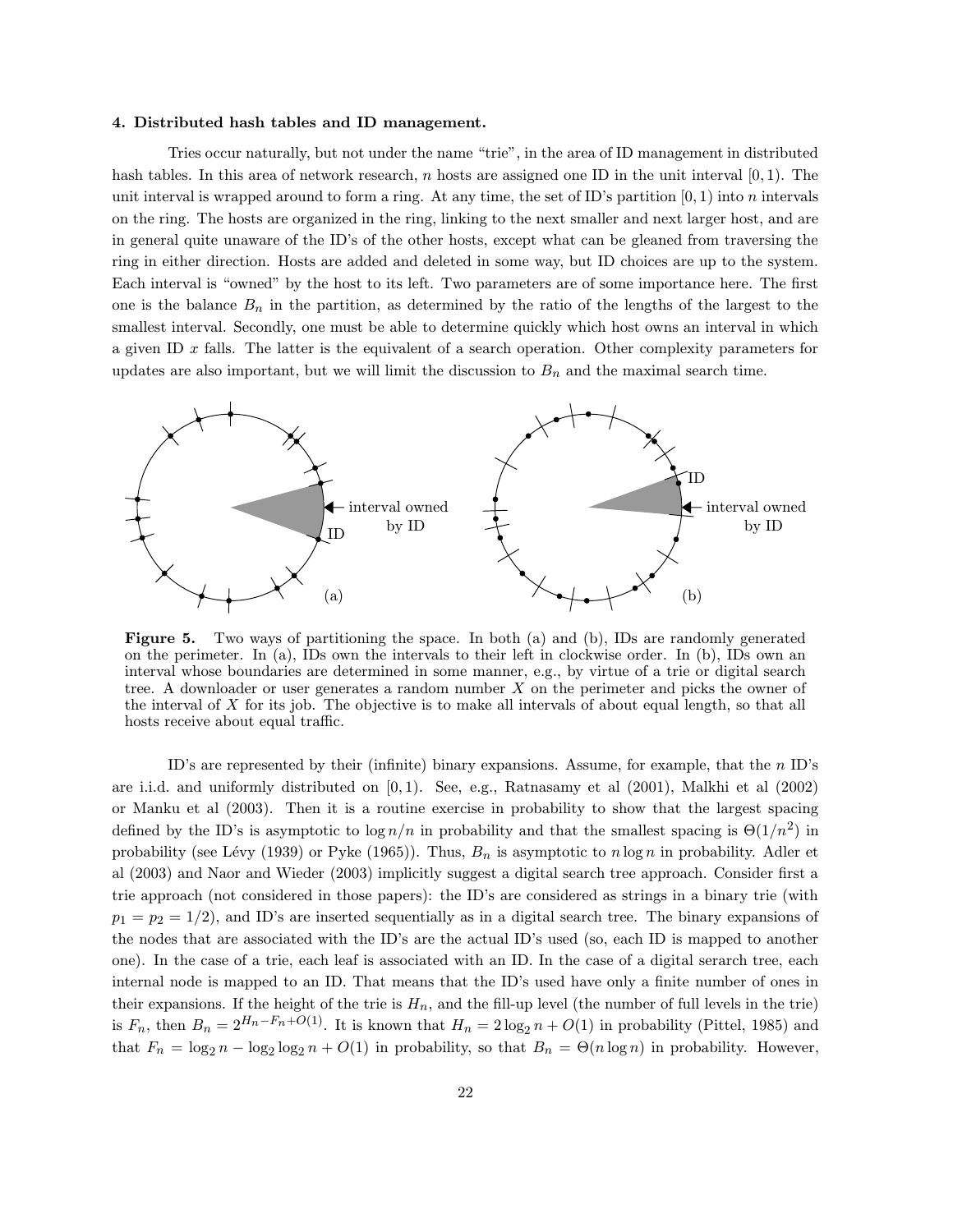for a digital search tree, we have  $H_n = \log_2 n + O(1)$  in probability, while  $F_n$  is basically as for tries. Thus,  $B_n = O(\log n)$  in probability. This is essentially the result Adler et al (2003) and Naor and Wieder (2003) were after.

In an attempt to improve this, Dabek et al  $(2001)$  proposed attaching  $b = \log n$  randomly generated ID's to each host, swamping the interval, and then making the ID assignments to guarantee that  $B_n = O(1)$  in probability. However, some discard this solution as too expensive in terms of resources for maintenance.

Abraham et al (2003), Karger and Ruhl (2003) and Naor and Wieder (2003) achieve  $B_n = O(1)$ in probability while restricting hosts to one ID. In another approach, Abraham et al (2003) and Naor and Wieder  $(2003)$  pick log n i.i.d. uniform random numbers per host, and assign an ID based on the largest interval these fall into: the largest interval is split in half. A little thought shows that this corresponds to a digital search tree in which  $\log n$  independent strings are considered, and only one is selected for insertion, namely the one that would yield a leaf nearest to the root. The fact that both  $H_n$  and  $F_n$  are now  $\log_2 n + O(1)$  in probability yields the result.

Manku (2004) proposed a digital search tree with perfect balancing of all subtrees of size  $\log_2 n$ (or something virtually equivalent to that). It also has  $B_n = O(1)$  in probability. A similar (but different) view can also be taken for the trie version: start with an ordinary binary trie with the modification (see, e.g., Pittel, 1985) that leaf nodes are mapped to their highest ancestors that have subtrees with  $b = \log_2 n$ or fewer leaves. These ancestors are the leaves of the so-called ancestor trie. Construct such a binary b-trie and its ancestor trie from  $n$  i.i.d. uniform  $[0, 1)$  random numbers. Now, for each ancestor, partition its interval equally by spreading the leaves in its subtree out evenly when associating ID's. We know from the Erdős-Rényi law of large numbers that the maximal k-spacing (with  $k = c \log n$ ) determined by n i.i.d. uniform [0, 1) random numbers is  $\Theta(\log n/n)$  in probability (Erdős and Rényi, 1970; Deheuvels, 1985; see also Novak, 1995). This would imply that all ancestors are at level  $\log_2 n - \log_2 \log_2 n + O(1)$ in probability, and that all intervals owned by the ID's are  $\Theta(1/n)$  in probability, from which  $B_n = O(1)$ in probability.

The power-of-two choices can be explored in the present context. If we make an ordinary trie by taking the best of two ID's as described in this paper, and then map ID's to the strings that correspond to the corresponding leaf values, then  $H_n = \log_2 n + O(1)$  in probability. However, it is easy to verify that  $F_n$  is as for the standard binary trie, so that  $B_n = O(\log n)$  in probability. Indeed, the largest gap defined by 2n uniform strings on [0, 1] is still  $\Theta(\log n/n)$  in probability.

However, the trick suggested by Abraham et al. (2003) and Naor and Wieder (2003) may make  $H_n - F_n \leq 2$  with probability tending to one. However, we have two modifications: first, we insist on using tries instead of digital search trees; and secondly, because of the use of tries, we have to modify the selection heuristic as picking the largest interval is not good enough for tries. The next section contains details of the construction of a trie that has both small height and large fill-up level, i.e., a trie that is nearly perfectly balanced.

Finally a bibliographic remark. Tries have been explicitly used in several other ways for distributed hash tables. Balakrishnan et al (2003) use them in the Pastry network. Ramabhadran et al. (2004) define a kind of trie called a prefix hash tree. More recent work on tries in this context was done by Balakrishnan et al. (2005).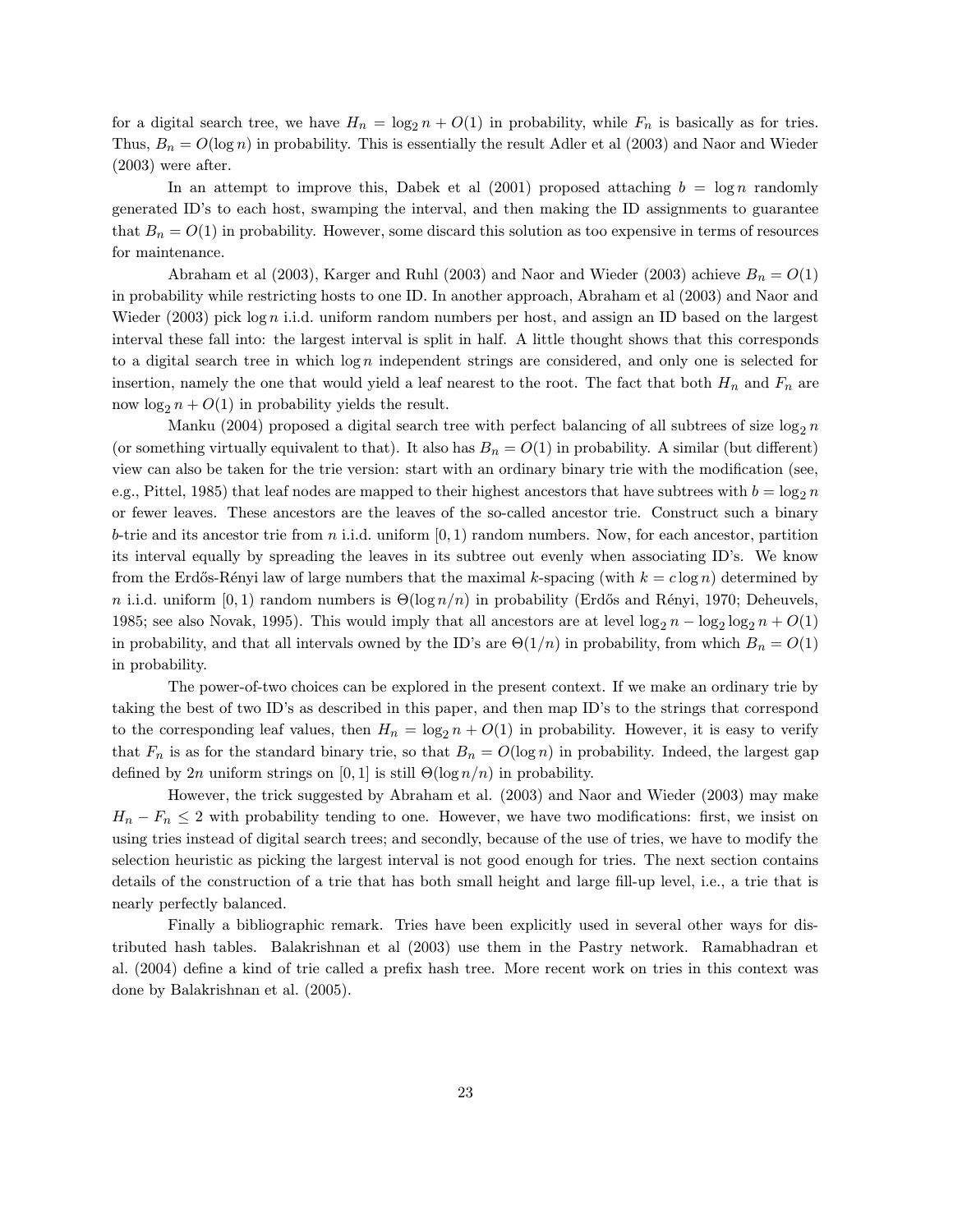### 4.1 A well-balanced trie for ID management.

Consider the interval [0, 1] and let  $X_1, \ldots, X_n$  be n independent vectors of  $k = \lfloor c \log n \rfloor$  i.i.d. uniform [0, 1] random variables  $X_{i,j}$ ,  $1 \leq i \leq n, 1 \leq j \leq k$ , where  $c > 0$  is a constant. We first show that we can pick  $X_{1,i_1}, \ldots, X_{n,i_n}$  such that the *n* spacings defined by these random variables on the circular interval  $[0, 1]$  (the interval wrapped to a unit perimeter circle) are close to  $1/n$  with high probability. Denote by  $M_n$  the maximal spacing defined by a given selection  $X_{1,Z_1}, \ldots, X_{n,Z_n}$  where  $Z_1, \ldots, Z_n$  are random indices defined in some manner. Let  $m_n$  denote the minimal spacing.

LEMMA 6. Let  $\alpha \in (0,1)$  be fixed. Let  $c \geq 2/\alpha$ . Then there exists a selection  $Z_1, \ldots, Z_n$  such that  $X_{1,Z_1}, \ldots, X_{n,Z_n}$  satisfies, for  $n \geq 8$ ,

$$
\mathbb{P}\left\{\frac{1-\alpha}{n} < m_n \le M_n < \frac{1+\alpha}{n}\right\} \ge 1 - \frac{3}{n}.
$$

**PROOF.** Partition [0, 1] into n equal intervals  $I_i$ ,  $1 \leq i \leq n$ , and let  $J_i$  be an interval of length  $\alpha/n$ centered within  $I_i$ . If our selection is such that each  $J_i$  receives exactly one random variable from the n selected, then  $(1 - \alpha)/n < m_n \leq M_n < (1 + \alpha)/n$ . Thus, we need only be concerned with the event A that there exists a selection vector that guarantees that each  $J_i$  is occupied. We use Hall's theorem (1935) (see also Bondy and Murty, 1976). We recall that in a bipartite graph with independent sets A and  $B$ , there exists a perfect matching of all elements of  $A$  to different elements of  $B$  if and only if for all sets  $S \subseteq A$ ,  $|N(S)| \ge |S|$ , where  $N(S)$  is the neighborhood of S in B. Consider a bipartite graph in which the  $X_i$ 's form one part and the  $J_j$ 's form the other part. For each  $X_{i,\ell} \in J_j$ , draw an edge from  $X_i$  to  $J_j$ . Let  $N_i$  be the outdegree of  $X_i$ , a binomial ( $\lceil c \log n \rceil$ ,  $\alpha$ ) random variable. By Hall's theorem, there does not exist a perfect matching between  $X_i$ 's and  $J_j$ 's if and only if for some  $\ell$ , there exists a set of  $\ell$   $X_i$ 's that have all their edges end up in a set S with  $|S| < \ell$ . By the union bound and conditioning on the  $N_i$ 's,

$$
\mathbb{P}\{A^c\} = \mathbb{E}\left\{\mathbb{P}\{A^c|N_1,\ldots,N_n\}\right\} \leq \mathbb{E}\left\{\sum_{\ell=1}^n \binom{n}{\ell} \binom{n}{\ell-1} \left(\frac{\ell-1}{n}\right)^{N_1+\cdots+N_n}\right\}.
$$

For a binomial  $(\ell, p)$  random variable B, we have  $\mathbb{E}\{s^B\} = (1 - p + ps)^{\ell} \leq \exp(-p(1 - s)\ell), s \in (0, 1)$ . Thus, using the fact that  $N_1 + \cdots + N_n$  is binomial  $(n[c \log n], \alpha)$ ,

$$
\mathbb{E}\left\{\sum_{\ell=1}^{n/2}\binom{n}{\ell}\binom{n}{\ell-1}\left(\frac{\ell-1}{n}\right)^{N_1+\cdots+N_n}\right\}\leq 4^ne^{-\frac{\alpha cn\log n}{2}}\leq \left(\frac{4}{n}\right)^n\leq \frac{1}{n}, n\geq 8.
$$

Also,

$$
\mathbb{E}\left\{\sum_{\ell=n/2}^{n}\binom{n}{\ell}\binom{n}{\ell-1}\left(\frac{\ell-1}{n}\right)^{N_1+\cdots+N_n}\right\} = \sum_{\ell=0}^{n/2}\binom{n}{\ell}\binom{n}{\ell+1}\mathbb{E}\left\{\left(1-\frac{\ell+1}{n}\right)^{N_1+\cdots+N_n}\right\}
$$

$$
\leq \sum_{\ell=0}^{n/2}\frac{n^{2\ell+1}}{\ell!(\ell+1)!}\left(1-\frac{\alpha(\ell+1)}{n}\right)^{cn\log n}
$$

$$
\leq \sum_{\ell=0}^{\infty}\frac{n^{2\ell+1}}{\ell!(\ell+1)!}e^{-\alpha c(\ell+1)\log n}
$$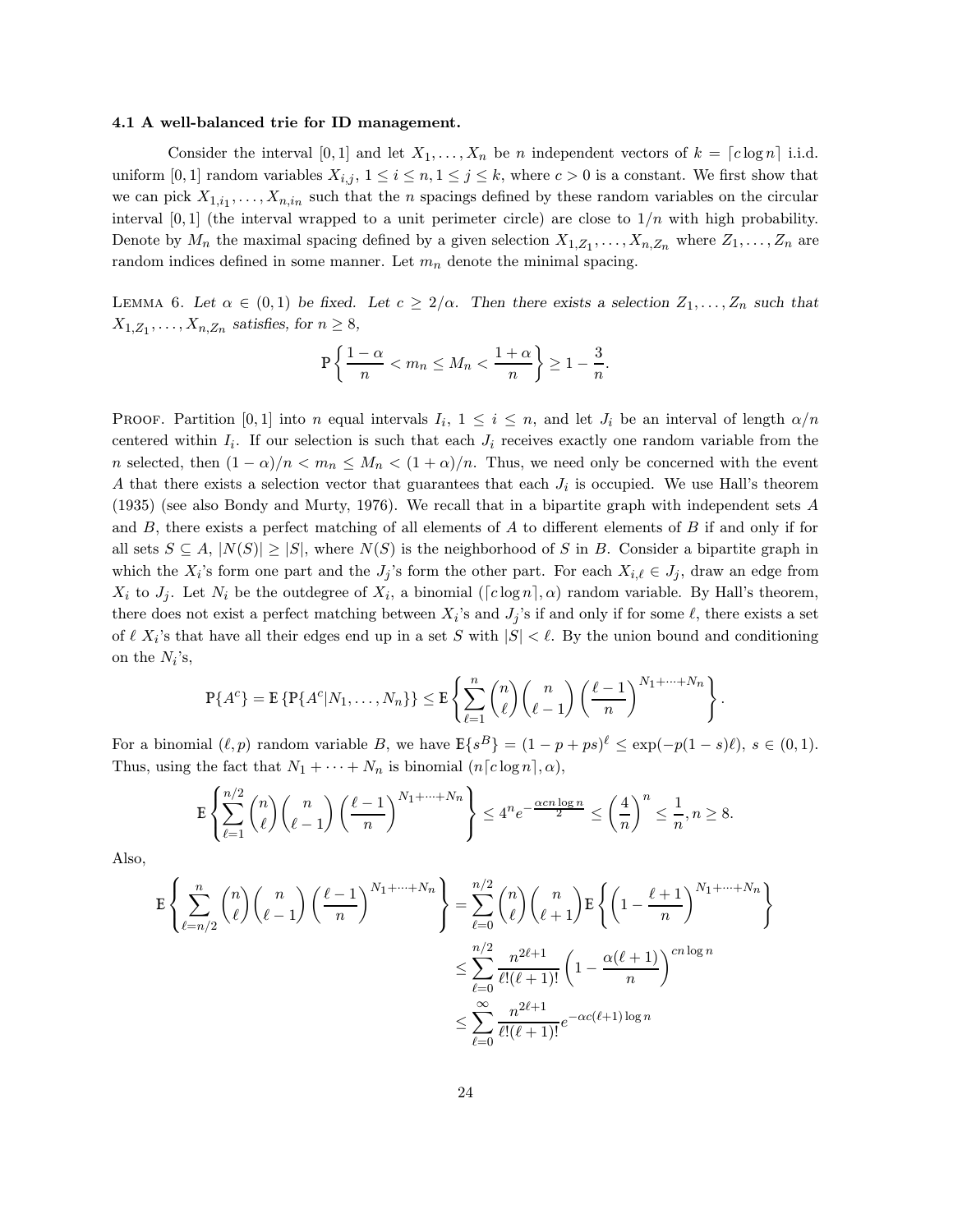$$
\leq n^{1-\alpha c} \sum_{\ell=0}^{\infty} \frac{n^{\ell(2-\alpha c)}}{\ell!(\ell+1)!}
$$

$$
\leq \frac{1}{n} \sum_{\ell=0}^{\infty} \frac{1}{\ell!(\ell+1)!}
$$

$$
\leq \frac{2}{n}.
$$

Taken together, we have  $P{A<sup>c</sup>} \le 3/n$ .

THEOREM 7. Let  $\alpha \in (0,1/3)$  be fixed. Let  $c = 2/\alpha$ . Then there exists a selection  $Z_1, \ldots, Z_n$  such that the height  $H_n$  and fillup level  $F_n$  of the associated trie for  $X_{1,Z_1}, \ldots, X_{n,Z_n}$  satisfy, for  $n \geq 8$ ,

$$
\mathbb{P}\{H_n - F_n \le 2\} \ge 1 - \frac{3}{n}.
$$

**PROOF.** Consider the binary trie formed by the selection  $X_{1,Z_1}, \ldots, X_{n,Z_n}$  of Lemma 6. If a potential node at distance d from the root is not realized, then there is a leaf at distance less than d from the root. If that leaf is at distance  $d-1$ , then only one string in the selection falls in the corresponding interval, which has width  $1/2^{d-1}$ . Thus, the maximal spacing in the selection is at least half that, or  $1/2^d$ . Therefore,  $1/2^d \leq M_n$ . Let  $F_n$  be the fill-up level, the distance to the last full level of nodes. We have  $F_n = d - 1$  if d is the first level with a missing node. Therefore

$$
F_n \geq \log_2(1/M_n) - 1.
$$

On the other hand,  $H_n = h$ , then at distance  $h - 1$ , two strings in the selection visit the same node, and thus, two strings are at distance less than  $1/2h-1$  from each other. Thus,  $m_n \leq 1/2^{h-1}$ , or

$$
H_n \leq \log_2(1/m_n) + 1.
$$

If the selection is such that  $(1 - \alpha)/n < m_n \leq M_n < (1 + \alpha)/n$ , then we have

$$
\lceil \log_2 n - \log_2(1+\alpha) \rceil - 1 \le F_n \le H_n \le \lfloor \log_2 n - \log_2(1-\alpha) \rfloor + 1.
$$

We conclude

$$
H_n - F_n \le 2 + \left\lfloor \log_2 \left( \frac{1+\alpha}{1-\alpha} \right) \right\rfloor.
$$

If  $\alpha < 1/3$ , and  $c = 2/\alpha$ , then the upper bound is 2.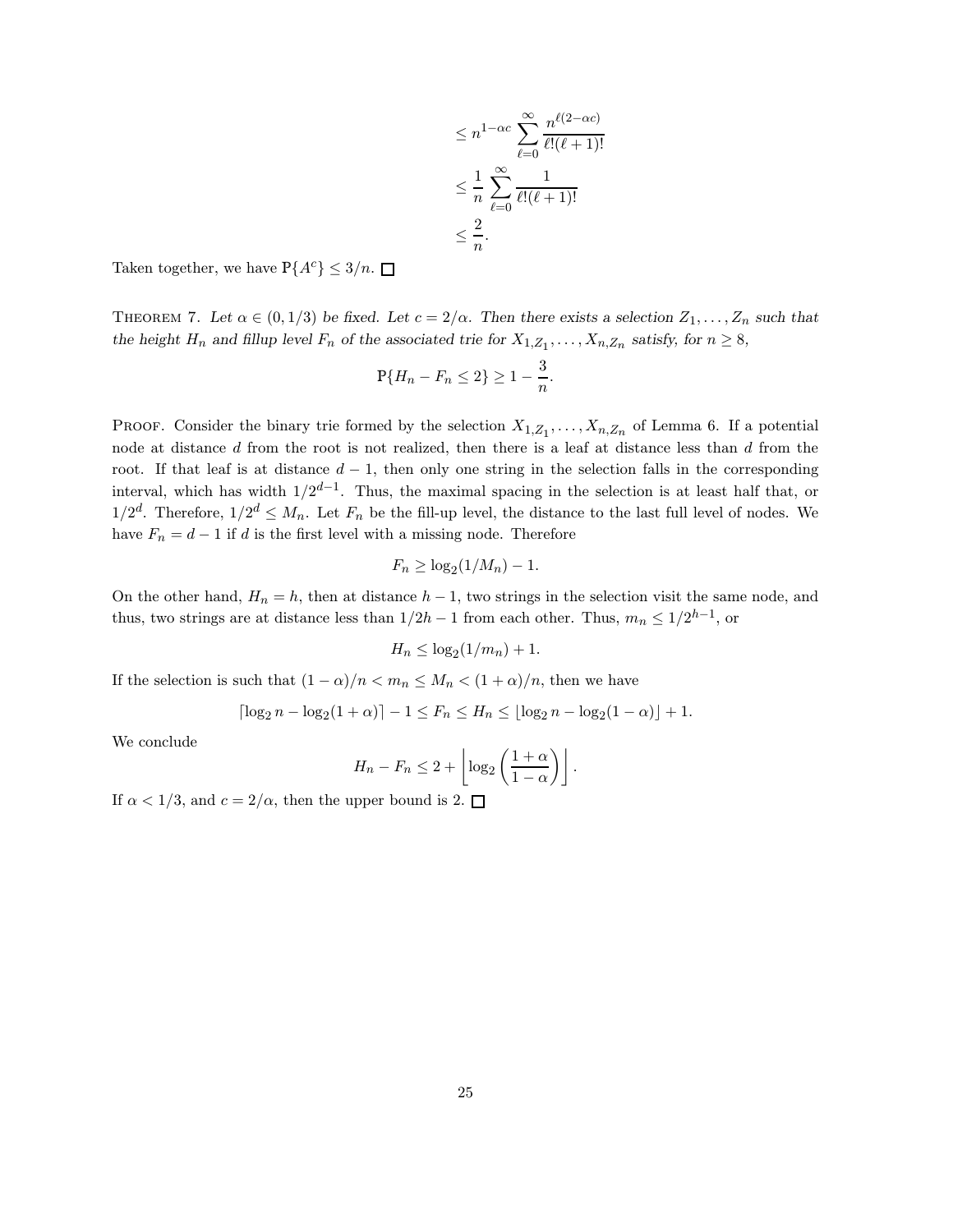#### 4.2 An on-line algorithm for super-balancing.

Theorem 7 is an existence theorem, and is appealing since we did not even have to move or transform any of the IDs. Recall that most ID management algorithms (e.g., Manku (2004)) allow hosts to shift their ID's to obtain a better partition. The actual construction may be cumbersome, though. We have not established an algorithm, even for  $b = 2$ , that can achieve such a balance on-line while not sending many messages in the network.

So, let us find an on-line algorithm that achieves the super-balancing predicted by Theorem 7. Only, the spacings referred to in the definition of  $B_n$  now refer to the ID's mapped to the leftmost parts of the intervals in the trie (see below). For each of n hosts,  $k = \lfloor c \log n \rfloor$  i.i.d. uniform [0, 1] potential ID's are generated,  $U_i(1),...,U_i(k), 1 \leq i \leq n$ . We build an ordinary trie  $T_n$  for the binary expansions of  $U_1(Z_1), \ldots, U_n(Z_n)$ , where the  $Z_i$ 's are the selections. To define  $Z_{n+1}$ , consider the tries  $T_{n,j}$  for  $T_n$ with  $U_{n+1}(j)$  added,  $1 \leq j \leq k$ . This is easily done by trying to insert each ID separately. If  $D_{n+1}(j)$  is the depth of the leaf of  $U_{n+1}(j)$  after insertion into  $T_n$ , then

$$
Z_{n+1} = \arg\min D_{n+1}(j),
$$

where ties are broken randomly. In other words, we pick the ID that at the moment of its birth has the shortest distance to the root of the trie. The actual ID assigned is implicit in the path to the root: it has a common prefix with (the binary expansion of)  $U_{n+1}(j)$ . This scheme generalizes the best of two-strings greedy algorithm studied earlier in the paper. Unlike with two choices, with  $k = c \log n$  choices one does not lose optimality by a greedy construction. We first consider the height  $H_n$ .



Figure 6. A standard trie for five strings. The correspondence between nodes and intervals in a dyadic partition of the unit interval is shown. The leaf ID assigned is read from the path to the root (0 for left, 1 for right). The external nodes, not normally part of the trie, are shown as well. Together, external nodes and leaves define a partition of the unit interval (shaded boxes). The fill-up level of this tree is one, while the height is four.

THEOREM 8. Let  $c > 1/\log 2$  and  $k = \lceil c \log n \rceil$  in the greedy heuristic for assigning IDs. Then

$$
P\{H_n \ge \log_2 n + 3\} \le n^{1-c\log 2}
$$

.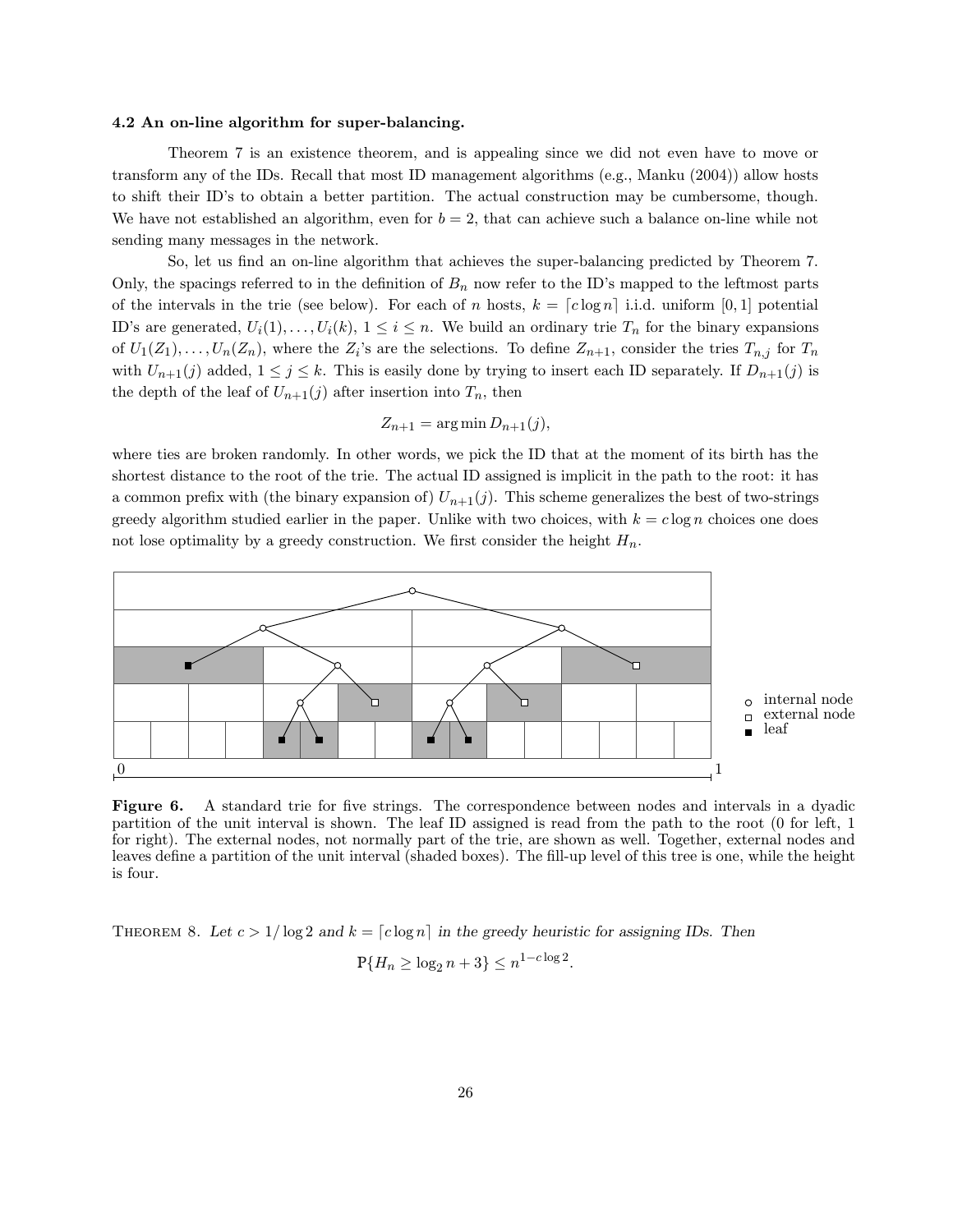PROOF. Given that  $H_{n-1} < h$ , we have  $H_n \geq h$  if and only if  $U_n(Z_n)$  lands within  $1/2^{h-1}$  of one of  $U_1(Z_1), \ldots, U_{n-1}(Z_{n-1})$ . The probability of this is conservatively bounded by

$$
\left(\frac{2(n-1)}{2^{h-1}}\right)^k,
$$

for if one  $U_n(j)$  is further than  $1/2^{h-1}$  away from each  $U_1(Z_1), \ldots, U_{n-1}(Z_{n-1}),$  it will result in a leaf that is less than distance h away from the root. Thus, with  $h = \lceil \log_2 n + 3 \rceil$ ,

$$
\mathbb{P}\left\{H_n \ge h\right\} \le \sum_{i=1}^n \mathbb{P}\left\{H_i \ge h | H_{i-1} < h\right\} \le n \left(\frac{1}{2}\right)^k \le n^{1-c \log 2}.\ \square
$$

It is a bit harder to deal with the fill-up level,  $F_n$ .

THEOREM 9. Let  $c > (8/5) \log 2$  and  $k = \lceil c \log n \rceil$  in the greedy heuristic for assigning IDs. Then  $P{F_n \leq \log_2 n - 4} = O(1/\log^2 n).$ 

PROOF. We consider vertices (and intervals) in the infinite binary tree level by level, where level refers to distance from the root. Level h thus has  $2^h$  vertices (intervals). We consider two sets of vertices in the trie, leaves (the set is denoted by  $L$ ), and external nodes that are child nodes of non-leaf nodes in the trie (the set is denoted by  $E$ ). The nodes  $E$  are thus not part of the trie. The intervals that the nodes in L and E together represent form a partition of  $[0, 1]$ . When a string is inserted in the trie, it visits only one of these intervals. If it belongs to  $E$ , then that node in  $E$  joins  $L$ , and the string is associated with that new leaf. If it belongs to  $L$ , then the string occupying that leaf and the new string find the first bit on which they disagree. If this is bit  $h$ , then the old leaf node is deleted, and two new leaf nodes are created at level h. In addition, a number of new external nodes may have been created. In particular, if that leaf interval hit by the new string is at level  $\ell$ , then  $h = \ell + 1$  with probability 1/2. Let  $t_h$  be the first time that all nodes of E and L are at level h or higher. Let  $s_h$  be the first time  $\geq t_h$  such that all nodes of E (if any) are at level strictly higher than h. If E is empty at time  $t_h$ , then  $s_h = t_h$ . Let  $\mathcal{F}_h$ denote the  $\sigma$ -algebra generated by all  $U_i(j)$ ,  $i \leq t_h$ . Let  $\mathcal{G}_h$  denote the  $\sigma$ -algebra generated by all  $U_i(j)$ ,  $i \leq s_h$ . We will find upper bounds for  $s_h - t_h$  and  $t_{h+1} - s_h$  for all h, by bounding the time needed to clear level h, first from leaves, and then from external nodes. In what follows, we will use the duality

$$
\mathbb{P}\{F_n \le h\} = \mathbb{P}\{s_h > n\}.
$$

To bound  $s_h - t_h$ , we start with a number of external node intervals that is anywhere between 0 and  $2^h$ . Consider the worst scenario, where at time  $t_h$ , there are exactly  $2^{\ell}$  such nodes. The objective, as in the coupon collector problem, is to hit each interval with a string. Given that there are  $\ell$  external nodes left, the probability of eliminating one of them by our greedy algorithm (when inserting one new node) is

$$
q_{\ell,h} \stackrel{\text{def}}{=} 1 - \left(1 - \frac{\ell}{2^h}\right)^k.
$$

If the waiting time until this happens is  $T_{\ell,h}$ , then we have

$$
\mathbb{P}\{T_{\ell,h} \ge t\} = (1 - q_{\ell,h})^{t-1} \le e^{1 - q_{\ell,h}t}, t \ge 1.
$$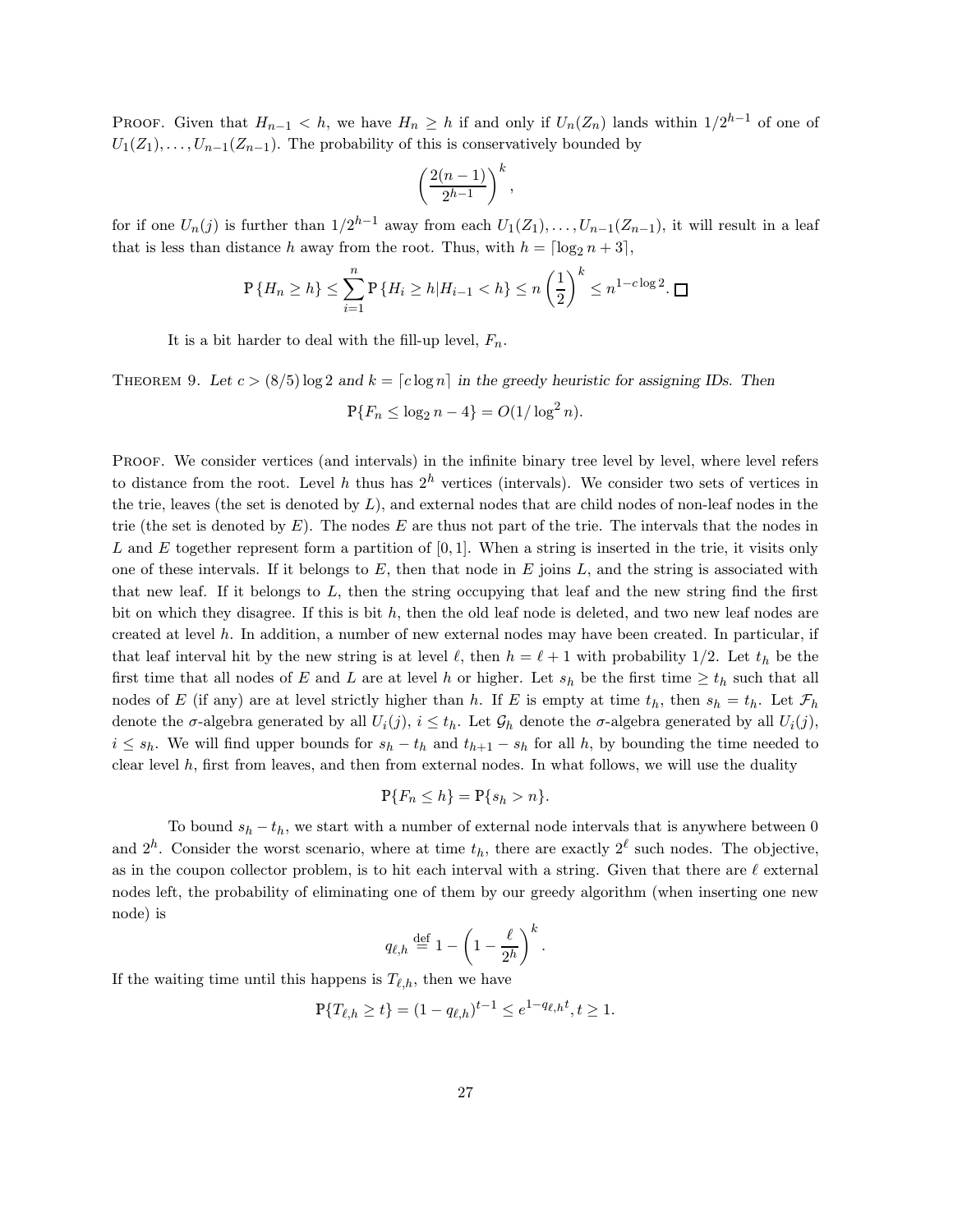Thus,  $T_{\ell,h}$  is stochastically dominated  $(\leq)$  by  $1+Z_{\ell,h}/q_{\ell,h}$ , where  $Z_{\ell,h}$  is an exponential random variable. Thus, given  $\mathcal{F}_h$ , and letting all Z's in the sum below be i.i.d. exponential random variables,

$$
s_h - t_h \stackrel{\text{(st)}}{\leq} \sum_{\ell=1}^{2^h} \left( 1 + \frac{Z_{\ell,h}}{q_{\ell,h}} \right) = 2^h + \sum_{\ell=1}^{2^h} \frac{Z_{\ell,h}}{q_{\ell,h}}.
$$

Having cleared level  $h$  of all external nodes, we proceed to clear it from leaves. Note that a leaf is eliminated if one of the leaf intervals gets hit in a way that would induce the creation of two leaves at level  $h + 1$  (the conditional probability of this is  $1/2$ ). Arguing as for the external nodes, we see that given  $\ell$  leaf intervals, elimination happens with probability at least

$$
p_{\ell,h} \stackrel{\text{def}}{=} 1 - \left(1 - \frac{\ell}{2^{h+1}}\right)^k.
$$

If the waiting time until this happens is  $T'_{\ell,h}$ , then we have

$$
\mathbb{P}\{T'_{\ell,h}\geq t\}=(1-p_{\ell,h})^{t-1}\leq e^{1-p_{\ell,h}t},t\geq 1.
$$

Thus,  $T'_{\ell,h}$  is stochastically dominated by  $1 + Z'_{\ell,h}/p_{\ell,h}$ , where  $Z'_{\ell,h}$  is an exponential random variable. Thus, given  $\mathcal{G}_h$ , and letting all Z''s in the sum below be i.i.d. exponential random variables,

$$
t_{h+1} - s_h \stackrel{\text{(st)}}{\leq} \sum_{\ell=1}^{2^h} \left( 1 + \frac{Z'_{\ell,h}}{p_{\ell,h}} \right) = 2^h + \sum_{\ell=1}^{2^h} \frac{Z'_{\ell,h}}{p_{\ell,h}}.
$$

We use duality. Setting  $s_0 = 1$ , we have, using the above stochastic domination bounds, and  $p_{\ell,h-1} = q_{\ell,h}$ , a simple coupling argument shows that

$$
\sum_{r=1}^h (s_r - t_r + t_r - s_{r-1}) \stackrel{\text{(st)}}{\leq} \sum_{r=1}^h \left( 2^r + 2^{r-1} + \sum_{\ell=1}^{2^r} \frac{Z_{\ell,r}}{q_{\ell,r}} + \sum_{\ell=1}^{2^{r-1}} \frac{Z'_{\ell,r-1}}{q_{\ell,r}} \right),
$$

and therefore

$$
P{F_n \le h} = P{s_h > n}
$$
  
=  $P \left\{ \sum_{r=1}^{h} (s_r - t_r + t_r - s_{r-1}) > n - 1 \right\}$   

$$
\le P \left\{ \sum_{r=1}^{h} \left( 2^r + 2^{r-1} + \sum_{\ell=1}^{2^r} \frac{Z_{\ell,r}}{q_{\ell,r}} + \sum_{\ell=1}^{2^{r-1}} \frac{Z'_{\ell,r-1}}{q_{\ell,r}} \right) > n - 1 \right\}
$$
  

$$
\le P \left\{ 2^{h+1} + 2^h - 3 + 2 \sum_{r=1}^{h} \sum_{\ell=1}^{2^r} \frac{Z_{\ell,r}}{q_{\ell,r}} > n - 1 \right\}
$$
  

$$
\le P \left\{ 3 \times 2^h + X > n + 2 \right\}
$$
  

$$
\le P \left\{ X - E\{X\} > n + 2 - 3 \times 2^h - E\{X\} \right\}
$$
  

$$
\le \frac{V\{X\}}{(n + 2 - 3 \times 2^h - E\{X\})^2},
$$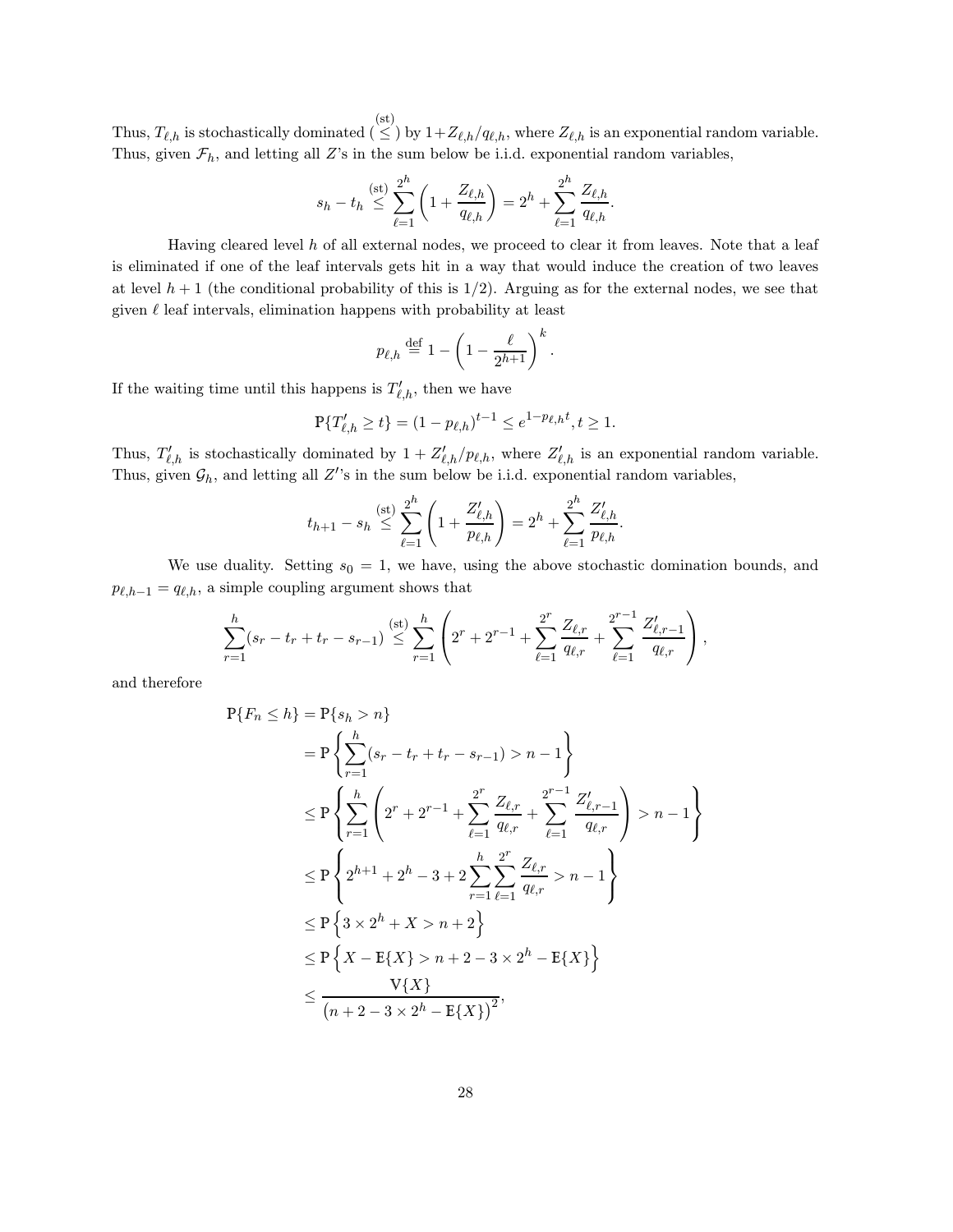by Chebyshev's inequality, where all the Z's above are i.i.d.,

$$
X = 2\sum_{r=1}^{h} \sum_{\ell=1}^{2^r} \frac{Z_{\ell,r}}{q_{\ell,r}},
$$

and we assume that  $n+2-3 \times 2^h - \mathbb{E}\{X\} > 0$ .

$$
E\{X\} = 2\sum_{r=1}^{h} \sum_{\ell=1}^{2^r} \frac{1}{q_{\ell,r}},
$$

and

$$
V\{X\} = 4\sum_{r=1}^{h} \sum_{\ell=1}^{2^r} \frac{1}{q_{\ell,r}^2}.
$$

We use the following lower bounds:

$$
q_{\ell,h} \stackrel{\text{def}}{=} 1 - \left(1 - \frac{\ell}{2^h}\right)^k \ge 1 - e^{-k\ell/2^h} \ge \frac{e-1}{e} \times \min\left(1, \frac{k\ell}{2^h}\right).
$$

Thus,

$$
E{X} = 2\sum_{r=1}^{h} \sum_{\ell=1}^{2^{r}} \frac{1}{q_{\ell,r}}
$$
  
\n
$$
\leq 2\sum_{r=1}^{h} \sum_{\max(1,2^{r}/k) \leq \ell \leq 2^{r}} \frac{1}{q_{\ell,r}} + 2\sum_{r=1}^{h} \sum_{1 \leq \ell \leq 2^{r}/k} \frac{1}{q_{\ell,r}}
$$
  
\n
$$
\leq \sum_{r=1}^{h} \frac{2^{r+1}e}{e-1} + \frac{2e}{e-1} \sum_{r=1}^{h} \sum_{1 \leq \ell \leq 2^{r}/k} \frac{2^{r}}{k\ell}
$$
  
\n
$$
\leq 2^{h+3} + \frac{2e}{e-1} \sum_{r=1}^{h} \frac{2^{r}(1+r \log(2))}{k}
$$
  
\n
$$
\leq 2^{h+3} + \frac{2^{h+3}(1+h \log(2))}{k}.
$$

Similarly,

$$
V\{X\} \le 4 \sum_{r=1}^{h} \sum_{\max(1,2^r/k) \le \ell \le 2^r} \frac{1}{q_{\ell,r}^2} + 4 \sum_{r=1}^{h} \sum_{1 \le \ell \le 2^r/k} \frac{1}{q_{\ell,r}^2}
$$
  

$$
\le \sum_{r=1}^{h} \frac{2^{r+2}e^2}{(e-1)^2} + \frac{4e^2}{(e-1)^2} \sum_{r=1}^{h} \sum_{1 \le \ell \le 2^r/k} \frac{2^{2r}}{k^2 \ell^2}
$$
  

$$
\le 2^{h+5} + \frac{8\lambda^2}{3} \sum_{r=1}^{h} \frac{2^{2r}}{k^2}
$$
  

$$
\le 2^{h+5} + \frac{2^{2h+6}}{k^2}.
$$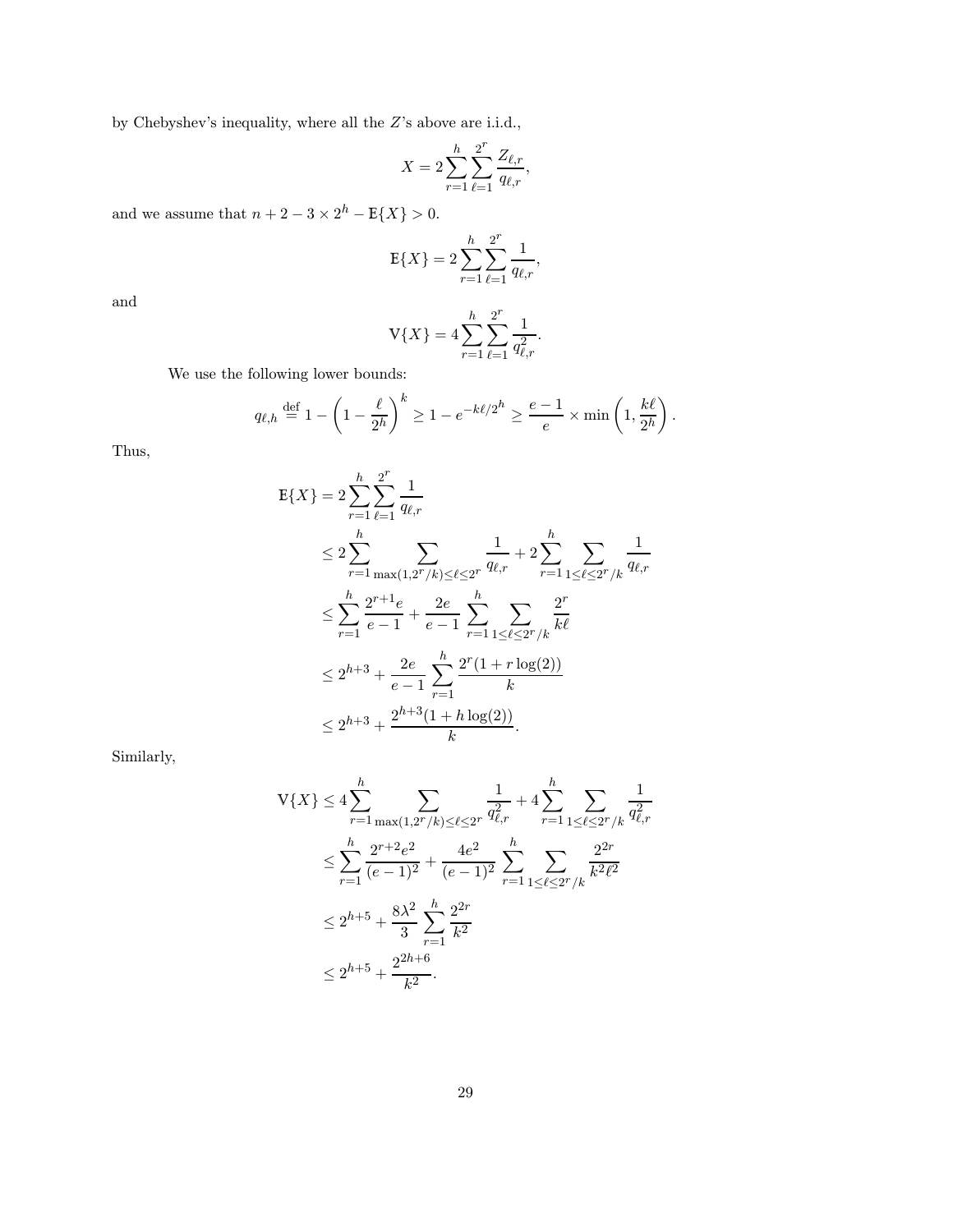Putting everything together, we see that when  $h = |\log_2 n - R|, R \in \mathcal{N}$ , we have

$$
\mathbb{P}\{F_n \le h\} \le \frac{2^{h+5} + \frac{2^{2h+6}}{k^2}}{\left(n+2-3 \times 2^h - 2^{h+3} - \frac{2^{h+3}(1+h\log(2))}{k}\right)^2} = O\left(\frac{1}{k^2}\right)
$$

if  $(3+8+8\log(2)/c)/2^R < 1$ . We can always find such a c when  $R \ge 4$ . In fact, for  $R = 4$ , it suffices to set  $c > 8 \log 2/5$ .  $\Box$ 

In conclusion,  $H_n - F_n \le 7$  with probability tending to one when  $c > 1/\log 2$ . This implies that  $B_n = O(1)$  in probability when spacings are defined with respect to leftmost points of leaf intervals. Finally, the trie scheme proposed here assumes that one knows  $n$ , while in distributed networks,  $n$  is unknown. However, one can estimate n by  $2^D$ , where D is the depth of insertion of a random string in the trie: since all depths are within  $O(1)$  of log<sub>2</sub> n, the estimate is off by a constant factor only. One can thus extend the method in this manner by replacing  $k = c \log n$  throughout by cD where D is the depth of insertion of a random string.

## References.

I. Abraham, B. Awerbuch, Y. Azar, Y. Bartal, D. Malkhi, and E. Pavlov, "A generic scheme for building overlay networks in adversarial scenarios," in: Proceedings of the International Parallel and Distributed Processing Symposium (IPDPS 2003), 2003.

M. Adler, E. Halperin, R. M. Karp, and V. V. Vazirani, "A stochastic process on the hypercube with applications to peer-to-peer networks. ," in: Proceedings of the 35th ACM Symposium on Theory of Computing (STOC 2003), pp. 575–584, 2003.

Y. Azar, A. Z. Broder, A. R. Karlin, and E. Upfal, "Balanced allocations (extended abstract)," in: Proceedings of the 26th ACM Symposium on the Theory of Computing, pp. 593–602, 1994.

Y. Azar, A. Z. Broder, A. R. Karlin, and E. Upfal, "Balanced allocations," SIAM Journal on Computing, vol. 29, pp. 180–200, 1999.

H. Balakrishnan, M. F. Kaashoek, D. Karger, R. Morris, and I. Stoica, "Looking up data in P2P systems," Communications of the ACM, vol. 1946, pp. 43–48, 2003.

H. Balakrishnan, S. Shenker, and M. Walfish, "Peering peer-to-peer providers," in: Peer-to-Peer Systems IV, 4th International Workshop, IPTPS 2005, Ithaca, NY, (edited by M. Castro, R. van Renesse (eds)), vol. 3640, pp. 104–114, Lecture Notes in Computer Science, Springer-Verlag, 2005.

J. A. Bondy and U. S. R. Murty, Graph Theory with Applications, North-Holland, Amsterdam, 1976.

S. Boucheron, G. Lugosi, and P. Massart, "A sharp concentration inequality with applications in random combinatorics and learning," Random Structures and Algorithms, vol. 16, pp. 277–292, 2000.

S. Boucheron, G. Lugosi, and P. Massart, "Concentration inequalities using the entropy method," Annals of Probability, vol. 31, pp. 1583–1614, 2003.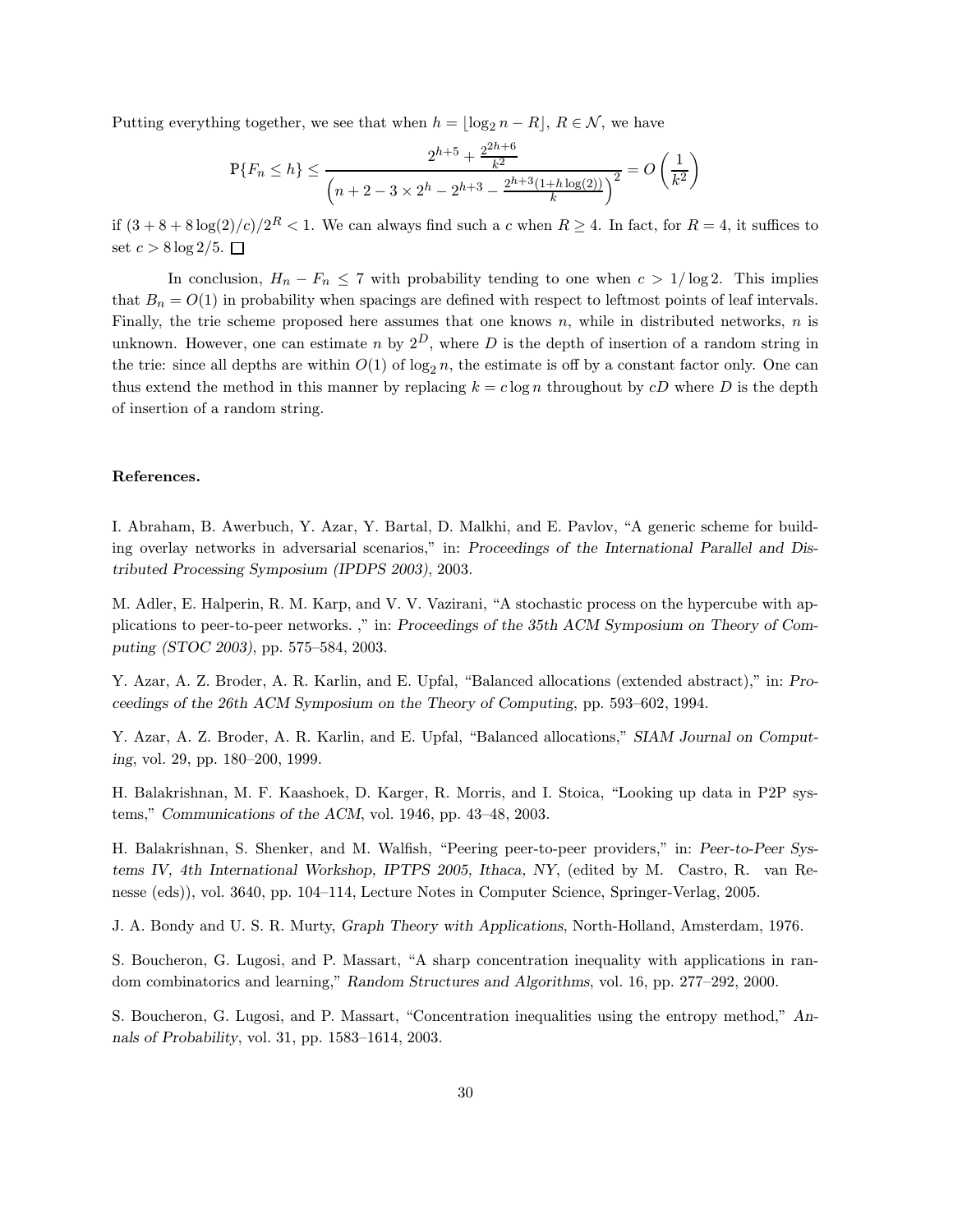K. L. Chung and P. Erdös, "On the application of the Borel-Cantelli lemma," Transactions of the American Mathematical Society, vol. 72, pp. 179–186, 1952.

E. G. Coffman and J. Eve, "File structures using hashing functions," Communications of the ACM, vol. 13, pp. 427–436, 1970.

I. Csisz´ar, "On generalized entropy," Studia Scientiarium Mathematicarum Hungarica, vol. 4, pp. 401– 419, 1969.

A. Czumaj and V. Stemann, "Randomized Allocation Processes," in: Proceedings of the 38th IEEE Symposium on Foundations of Computer Science (FOCS'97), October 19-22, 1997, Miami Beach, FL, pp. 194– 203, 1997.

F. Dabek, M. F. Kaashoek, D. Karger, R. Morris, and I. Stoica, "Wide-area cooperative storage with CFS," in: Proceedings of the 18th ACM Symposium on Operating Systems Principles (SOSP 2001), pp. 202–215, 2001.

P. Deheuvels, "On the Erdös-Rényi theorem for random fields and sequences and its relationships with the theory of runs and spacings," Zeitschrift für Wahrscheinlichkeitstheorie und verwandte Gebiete, vol. 70, pp. 91–115, 1985.

A. Dembo and O. Zeitouni, Large Deviations Techniques and Applications (Second Edition), Springer-Verlag, New York, 1998.

L. Devroye, "Laws of large numbers and tail inequalities for random tries and Patricia trees," Journal of Computational and Applied Mathematics, vol. 142, pp. 27–37, 2002.

P. Erdös and A. Rényi, "On a new law of large numbers," J. Anal. Math., vol. 22, pp. 103–111, 1970.

E. H. Fredkin, "Trie memory," Communications of the ACM, vol. 3, pp. 490–500, 1960.

P. Hall, "On representatives of subsets," Journal of the London Mathematical Society, vol. 10, pp. 26– 30, 1935.

P. Jacquet and M. Régnier, "Trie partitioning process: limiting distributions," in: CAAP 86, (edited by P. Franchi-Zannettacci), vol. 214, pp. 196–210, Lecture Notes in Computer Science, Springer-Verlag, Berlin, 1986.

S. Janson, T. Luczak, and A. Rucinski, Random Graphs, Wiley-Interscience, New York, 2000.

D. R. Karger and M. Ruhl, "New algorithms for load balancing in peer-to-peer systems," IRIS Student Workshop, 2003.

D. E. Knuth, The Art of Computer Programming, Vol. 3 : Sorting and Searching, Addison-Wesley, Reading, Mass., 1973.

A. G. Konheim and D. J. Newman, "A note on growing binary trees," Discrete Mathematics, vol. 4, pp. 57– 63, 1973.

P. Levy, "Sur la division d'un segment par des points choisis au hasard," Comptes Rendus Acad. Sci . Paris, vol. 208, pp. 147–149,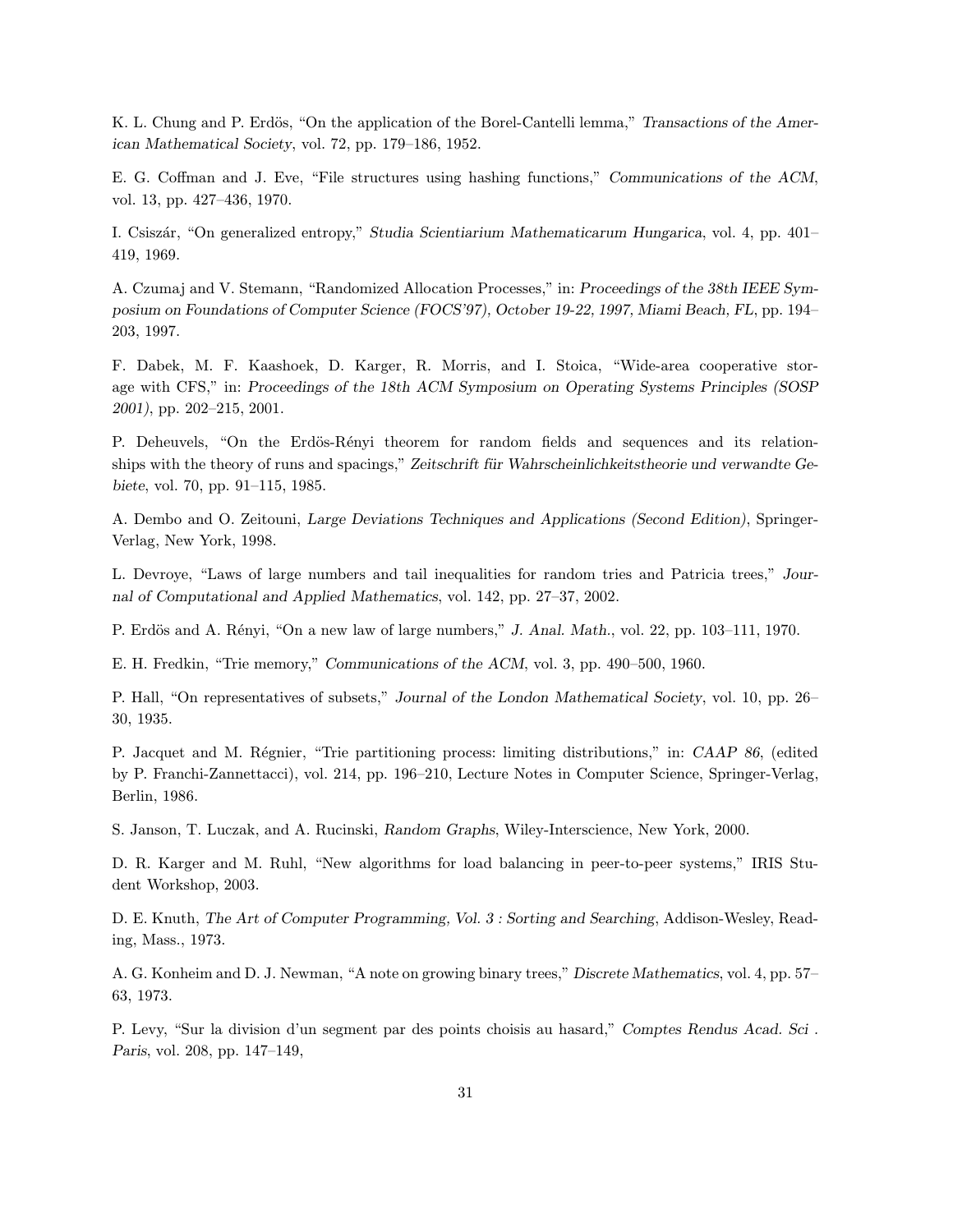D. Malkhi, M. Naor, and D. Ratajczak, "Viceroy: A scalable and dynamic emulation of the butterfly," in: Proceedings of the 21st ACM Symposium on Principles of Distributed Computing (PODC 2002), pp. 183–192, 2002.

C. L. Mallows, "An inequality involving multinomial probabilities," Biometrika, vol. 55, pp. 422–424, 1968.

G. S. Manku, M. Bawa, and P. Raghavan, "Symphony: Distributed hashing in a small world," in: Proceedings of the Fourth USENIX Symposium on Internet Technologies and Systems (USITS 2003), pp. 127– 140, 2003.

G. S. Manku, "Balanced binary trees for ID management and load balance in distributed hash tables," in: 23rd ACM Symposium on Principles of Distributed Computing (PODC 2004), pp. 197– 205, 2004.

D. R. Morrison, "patricia — Practical Algorithm To Retrieve Information Coded in Alphanumeric," Journal of the ACM, vol. 15, pp. 514–534, 1968.

M. Naor and U. Wieder, "Novel architectures for P2P applications: The continuous-discrete approach," in: Proceedings of the 15th ACM Symposium on Parallelism in Algorithms and Architectures (SPAA 2003), pp. 50–59, 2003.

S. Yu. Novak, "On the Erdös-Rényi maximum of partial sums," Theory of Probability and its Applications, vol. 42, pp. 254–270, 1995.

R. Pagh and F. F. Rodler, "Cuckoo hashing," BRICS Report Series RS-01-32, Department of Computer Science, University of Aarhus, 2001.

B. Pittel, "Asymptotical growth of a class of random trees," Annals of Probability, vol. 13, pp. 414– 427, 1985.

B. Pittel, "Path in a random digital tree: limiting distributions," Advances in Applied Probability, vol. 18, pp. 139–155, 1986.

R. Pyke, "Spacings," Journal of the Royal Statistical Society, vol. 27, pp. 395–436, 1965.

S. Ramabhadran, S. Ratnasamy, J. M. Hellerstein, and S. Shenker, "Prefix hash tree: An indexing data structure over distributed hash tables," IRB Technical Report , 2004.

S. Ratnasamy, P. Francis, M. Handley, and R. M. Karp, "A scalable content-addressable network," in: Proceedings of the ACM SIGCOMM 2001, pp. 161–172, 2001.

M. Régnier and P. Jacquet, "New results on the size of tries," IEEE Transactions on Information Theory, vol. IT-35, pp. 203–205, 1989.

A. Rényi, "On the dimension and entropy of probability distributions," Acta Mathematica Academiae Sci. Hungarica, vol. 10, pp. 193–215, 1959.

W. Szpankowski, "Some results on V-ary asymmetric tries," Journal of Algorithms, vol. 9, pp. 224– 244, 1988.